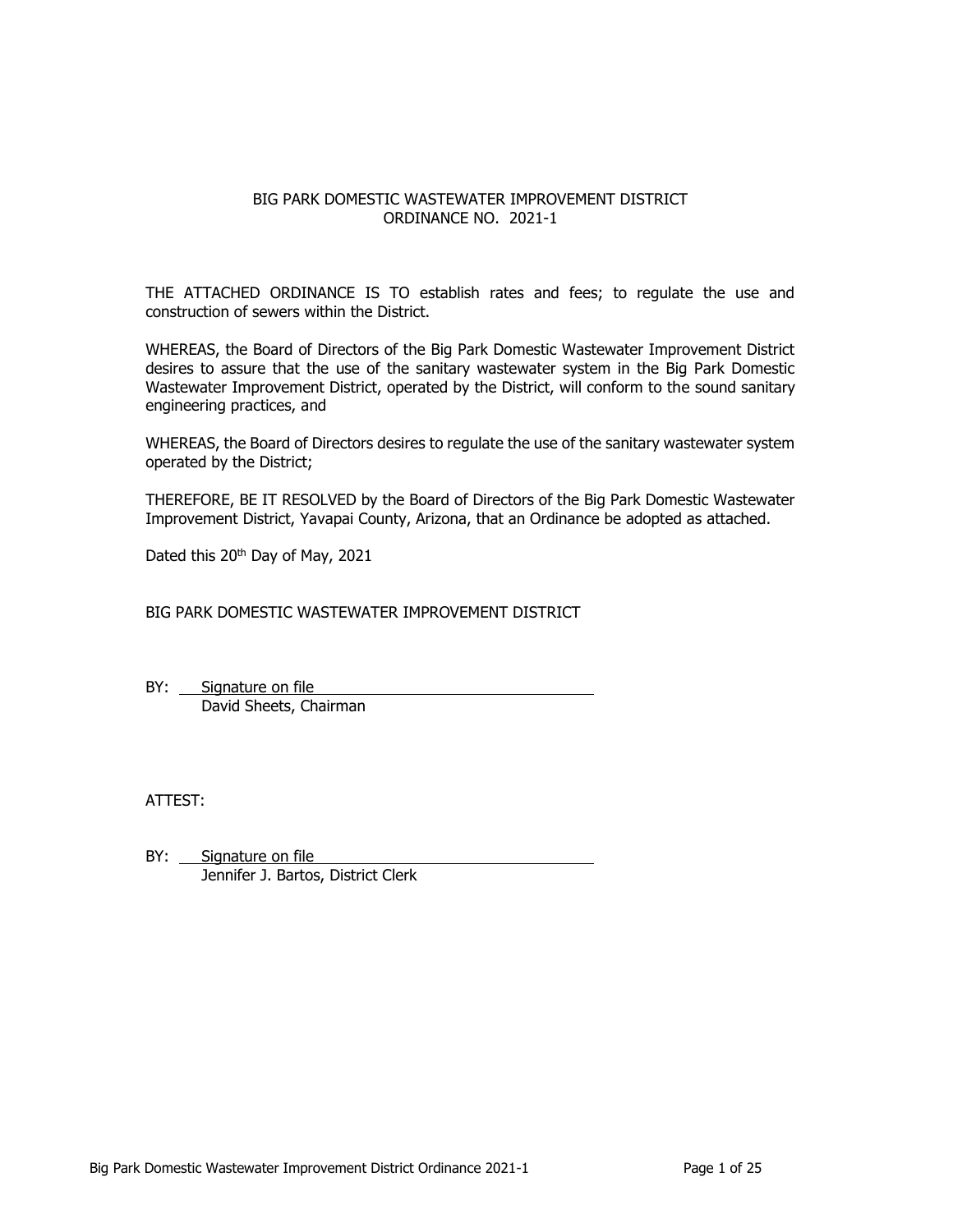|                     | <b>TABLE OF CONTENTS</b>                                                                                          |             |
|---------------------|-------------------------------------------------------------------------------------------------------------------|-------------|
| <b>ARTICLE</b>      | <b>DESCRIPTION</b>                                                                                                | <b>PAGE</b> |
| <b>Article I</b>    | <b>Definitions and Abbreviations</b>                                                                              | 3           |
| <b>Article II</b>   | <b>General Provisions</b>                                                                                         | 5           |
|                     | Section 201 - Purpose                                                                                             |             |
|                     | Section 202 - Short Title                                                                                         |             |
|                     | Section 203 - District Office                                                                                     |             |
|                     | Section 204 - Relief on Application                                                                               |             |
|                     | Section 205 - Relief on Board's Motion                                                                            |             |
|                     | Section 206 - Administration                                                                                      |             |
|                     | Section 207 - Federally Designated Management Authority                                                           |             |
|                     | Section 208 - Notice of Violations                                                                                |             |
|                     | Section 209 - Penalty for Non-Compliance                                                                          |             |
|                     | Section 210 - Inspections<br>Section 211 - Authorization to Alter, Use, or Disturb the District Wastewater System |             |
|                     | Section 212 - Damage to the District Wastewater System                                                            |             |
|                     | Section 213 - Vandalism                                                                                           |             |
|                     | Section 214 - Property Owner's Responsibility                                                                     |             |
|                     | Section 215 - District Records                                                                                    |             |
|                     | Section 216 - Use of District Property                                                                            |             |
| <b>Article III</b>  | <b>Building Sewers and Connections</b>                                                                            | 7           |
|                     | Section 301 - General                                                                                             |             |
|                     | Section 302 - Lateral Line Connections                                                                            |             |
|                     | Section 303 - Sewer Expansion Process (Constructing or Acceptance of Existing Sewer Systems)                      |             |
|                     | Section 304 - Lift station Construction Minimum Requirements                                                      |             |
|                     | Section 305 - Pressure Sewer Mainlines in Lieu of Gravity Flow                                                    |             |
|                     | Section 306 - Interceptor/Grease Trap Approval Process<br>Section 307 - Separate Connection Required              |             |
|                     | Section 308 - Building Sewer Elevation                                                                            |             |
|                     | Section 309 - Building Sewer Line Back-Flow Prevention                                                            |             |
| <b>Article IV</b>   | <b>New or Modified Sewer Service</b>                                                                              | 13          |
|                     | Section 401 - General                                                                                             |             |
|                     | Section 401.A - Mandatory Connection                                                                              |             |
|                     | Section 402 - Request for Capacity                                                                                |             |
|                     | Section 403 - Application for Sewer Service (New Service & Modifications to Existing Sewer Service)               |             |
| <b>Article V</b>    | <b>District Fees</b>                                                                                              | 14          |
|                     | Section 501 - Capacity Fees                                                                                       |             |
|                     | Section 501A - Line Upgrade Fee                                                                                   |             |
|                     | Section 502 - Hookup Fees                                                                                         |             |
|                     | Section 503 - User Fees                                                                                           |             |
|                     | Section 504 - Activation Fee<br>Section 505 - Delinquencies, Liens, Interest, Disconnection of Service            |             |
|                     | Section 506 - Return Check Charge                                                                                 |             |
| <b>Article VI</b>   | <b>Annexation of Territory to the District</b>                                                                    | 17          |
| <b>Article VII</b>  | <b>Proper Use of the Sanitary Wastewater System</b>                                                               | 18          |
|                     | Section 701 - Restricted Uses of the Sanitary Wastewater System                                                   |             |
|                     | Section 702 - Restricted Discharges                                                                               |             |
|                     | Section 703 - Damages to the Wastewater System                                                                    |             |
|                     | Section 704 - Federal Standards                                                                                   |             |
|                     | Section 705 - Grease Trap Inspections                                                                             |             |
| <b>Article VIII</b> | <b>Discharge of Industrial Wastes</b>                                                                             | 21          |
|                     | Section 801 - Information Requirements                                                                            |             |
|                     | Section 802 - Provision for Monitoring; Access to Records                                                         |             |
| <b>Article IX</b>   | <b>Severability</b>                                                                                               | 22          |
| <b>Article X</b>    | <b>Capacity</b>                                                                                                   | 23          |
|                     | Section 1001 - Ordinance Table A Definition                                                                       |             |
|                     | Section 1002 - Ordinance Table A Formula                                                                          |             |
|                     | Section 1003 - Modifications to Table A for Commercial User Classes                                               |             |
|                     | Section 1004 - Capacity Allotments For 1972 Assessment Properties<br>Section 1005 - ERU Table - Ordinance Table A |             |
|                     |                                                                                                                   |             |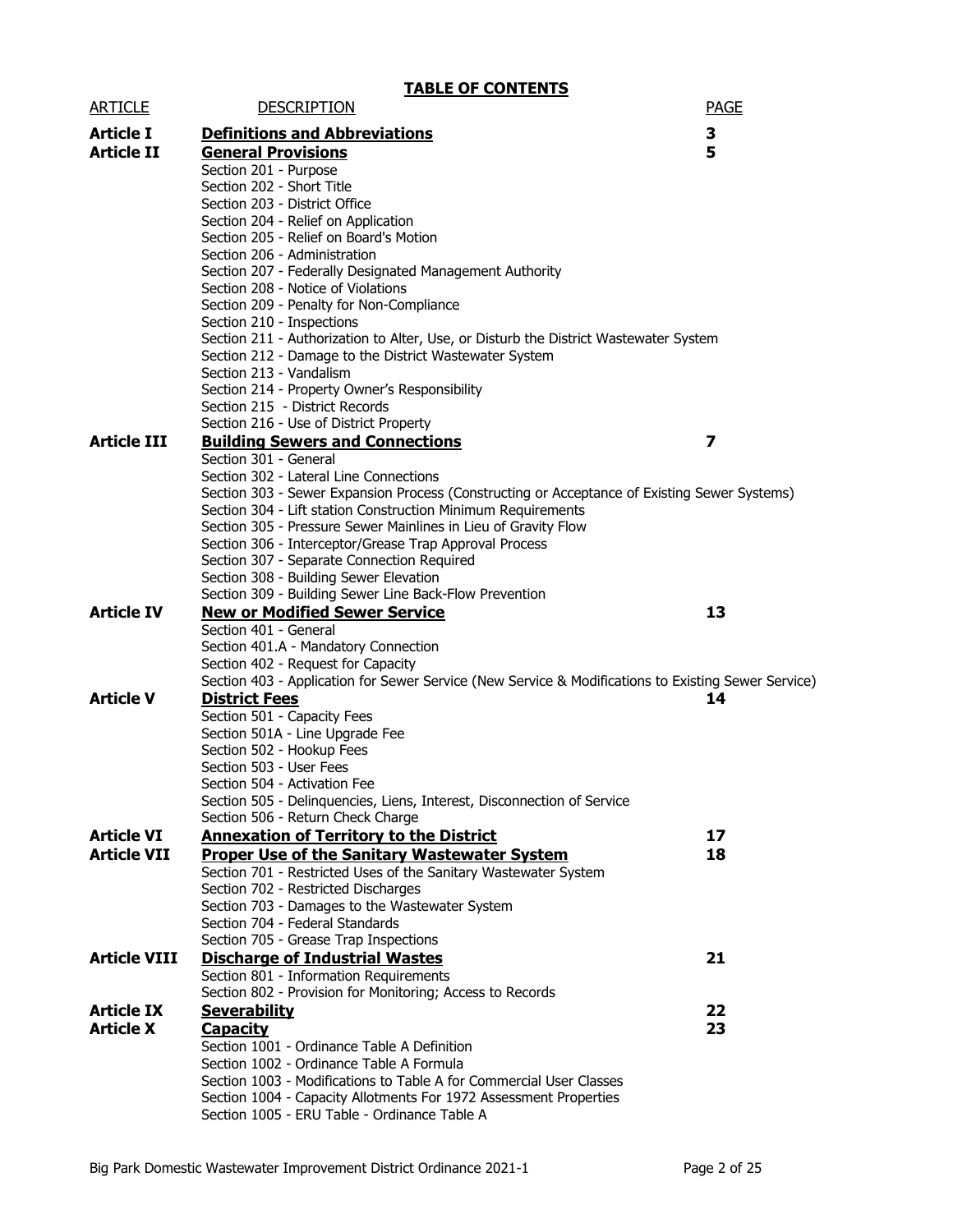### **ARTICLE I DEFINITIONS AND ABBREVIATIONS**

## **Section 101**

The definitions of certain words and abbreviations used in this Ordinance shall be as follows:

ADMINISTRATOR: The person(s) designated by the Board of Directors to manage the administration of the District or his/her authorized representative.

ANNEXATION: The addition of territory to the District.

ADEQ: The Arizona Department of Environmental Quality

AWWA: The American Water Works Association

BIG PARK DOMESTIC WASTEWATER IMPROVEMENT DISTRICT: The name of the District in which the wastewater treatment plant and collection system is located. The District is geographically located approximately 8 miles south of Sedona, Arizona, and encompasses the Village of Oak Creek.

BEDROOM: One room (intended to be used as a sleeping room) that includes a closet.

BOARD OF DIRECTORS: The Board of Directors of the Big Park Domestic Wastewater Improvement District.

CAPACITY: The number of ERUs designated for use in the District's Wastewater System. The capacity and the right to sewer capacity runs with the land and is limited to the approved and paid for capacity.

COLLECTION SYSTEM: Any system of wastewater or sewer lines connected to the District system.

DISTRICT: The Big Park Domestic Wastewater Improvement District.

DISTRICT CLERK: A person appointed as the Clerk of the District Board of Directors.

DISTRICT ENGINEER: A qualified engineer appointed or employed as District Engineer.

DISTRICT FEES: All District fees run with the land and are the sole responsibility of the property owner, whether occupied by the owner or a lessee. It is the property owner's responsibility to notify the District and the Yavapai County Assessor's Office of address changes. If communication mailed from the District is returned by the Post Office as undeliverable the District shall attempt to research Yavapai County records for another address. Research fees will apply.

DISTRICT OFFICE: c/o Improvement District Services, Inc., 3603 Crossings Drive, Prescott, Arizona 86305 (800) 659-7149 or (928) 443-9484 / FAX (928) 443-9486.

ERU: An ERU (Equivalent Residential Unit) is a unit of measure for wastewater based upon the average discharge of flow and strength from an average residential dwelling. An ERU for each user class contains an industry-wide average for sewage flow that includes strengths.

GARBAGE: The solid animal and vegetable wastes resulting from the domestic or commercial handling, storage, dispensing, preparation, cooking, and serving of foods.

G.P.D.: Gallons Per Day.

INDUSTRIAL USER: Any non-residential user identified in the Standard Industrial Classification Manual or any user discharging wastewater potentially containing corrosive, toxic or other substances, which cause interference or increased operating costs in the sanitary wastewater system.

LATERAL LINE: A sewer line serving an individual structure, from the sewer mainline connection to the building foundation. The lateral line shall run directly from the structure to the sewer mainline and shall not cross another person's property. The lateral line may, however, intersect the right-of-way easement for connection to the sewer mainline.

LIFT STATION: The equipment and facility used to lift and/or transport wastewater to a location where gravity flow is again possible.

MAG: Maricopa Association of Governments Uniform Standard Specifications and Details publication.

MAY: is permissive.

MANHOLE: A mainline access point on the sewer line including base with formed invert, barrel sections, cone section, frame and lid.

NACOG: Northern Arizona Council of Governments

OWNER: A person holding legal or equitable title in any real property subject to this Ordinance.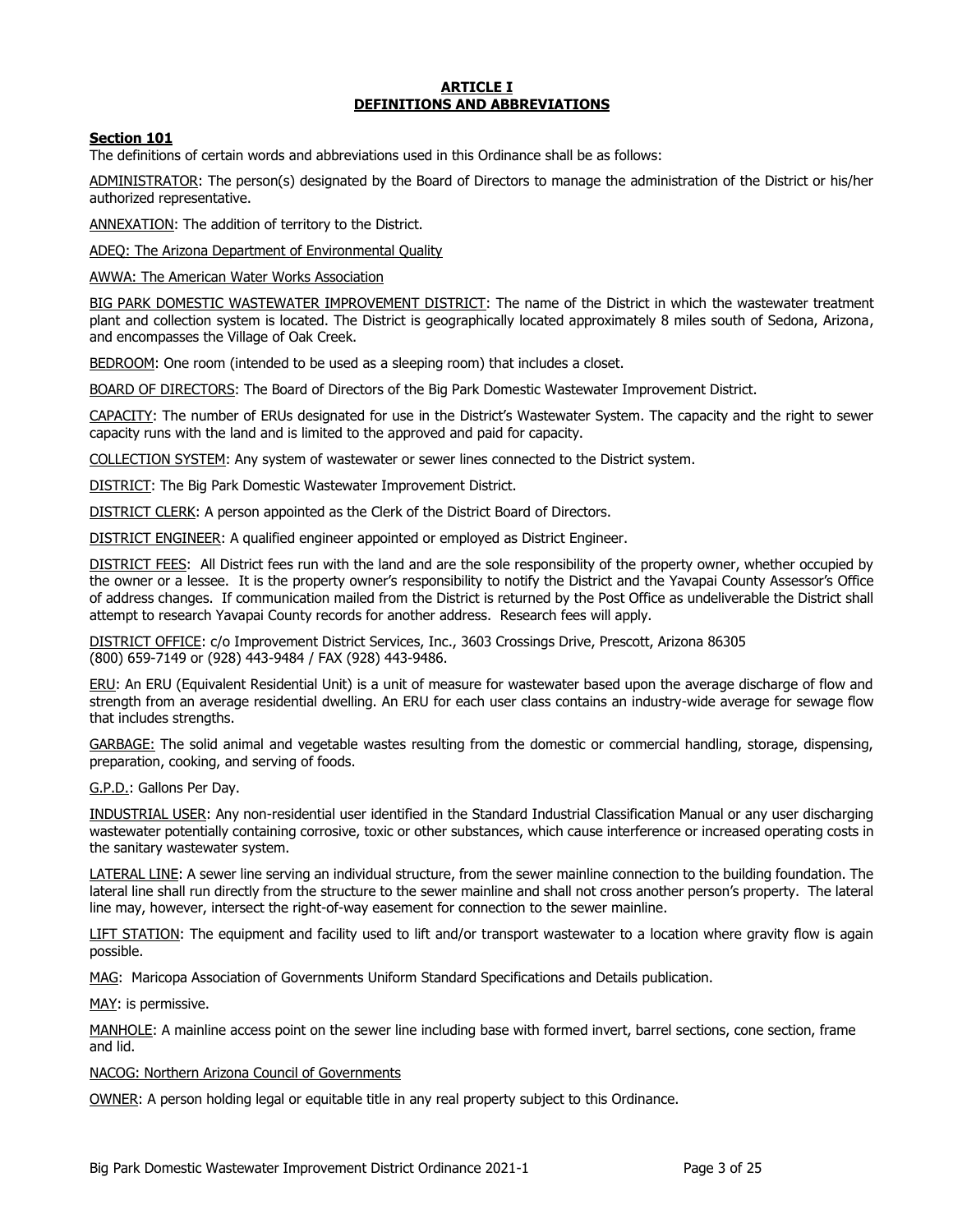OPERATOR: The person, or their authorized representative, that is a State Certified Wastewater Operator (minimum grade required by law), designated by the Board of Directors to manage the operation and maintenance of the District's wastewater system.

pH: Chemically, the logarithm of the reciprocal of the hydrogen ion concentration expressed in moles per liter of solution. It is a measure of the acidity or alkalinity of water.

PROPERLY SHREDDED GARBAGE: Garbage that has been shredded to such a degree that all particles will be carried freely under flow conditions normally prevailing in the wastewater sewers, with no particle greater than  $1/2$  inch in any dimension.

RESIDENTIAL UNIT: A room (or group of rooms) designed for one or more persons living as one socially homogeneous body (including relatives and servants, if any) and containing sleeping accommodations. Including townhouses, condominiums and apartments.

SANITARY WASTEWATER: Liquid wastes or water from dwellings, commercial buildings, industrial facilities and institutions, together with incidental infiltration and inflow from ground or surface water sources, but exclusive of storm sewers and other facilities designed to collect and dispose of storm water.

SANITARY WASTEWATER SYSTEM: District owned and maintained sewers, treatment facilities and other appurtenances required to collect, treat and dispose of sanitary wastewater.

SEWER LINE: A pipe or conduit for carrying wastewater.

SHALL: is mandatory.

STRENGTH: The sewage leaving a facility contains a load (or solids) of many materials including fecal matter, food, chemicals, and grease. These additives to the flow constitute the strength. The treatment plant must treat and process these loads. As the strength increases the cost of treating the sewage also increases.

STORM SEWER: A sewer for conveying storm, surface, and other unpolluted waters, but which is not intended to carry sanitary wastewater.

SURFACE RUN-OFF: Water, which occurs when the rate of precipitation exceeds the rate at which water may infiltrate into the soil.

UPC: Uniform Plumbing Code

YAG: Yavapai Association of Governments Standards publication.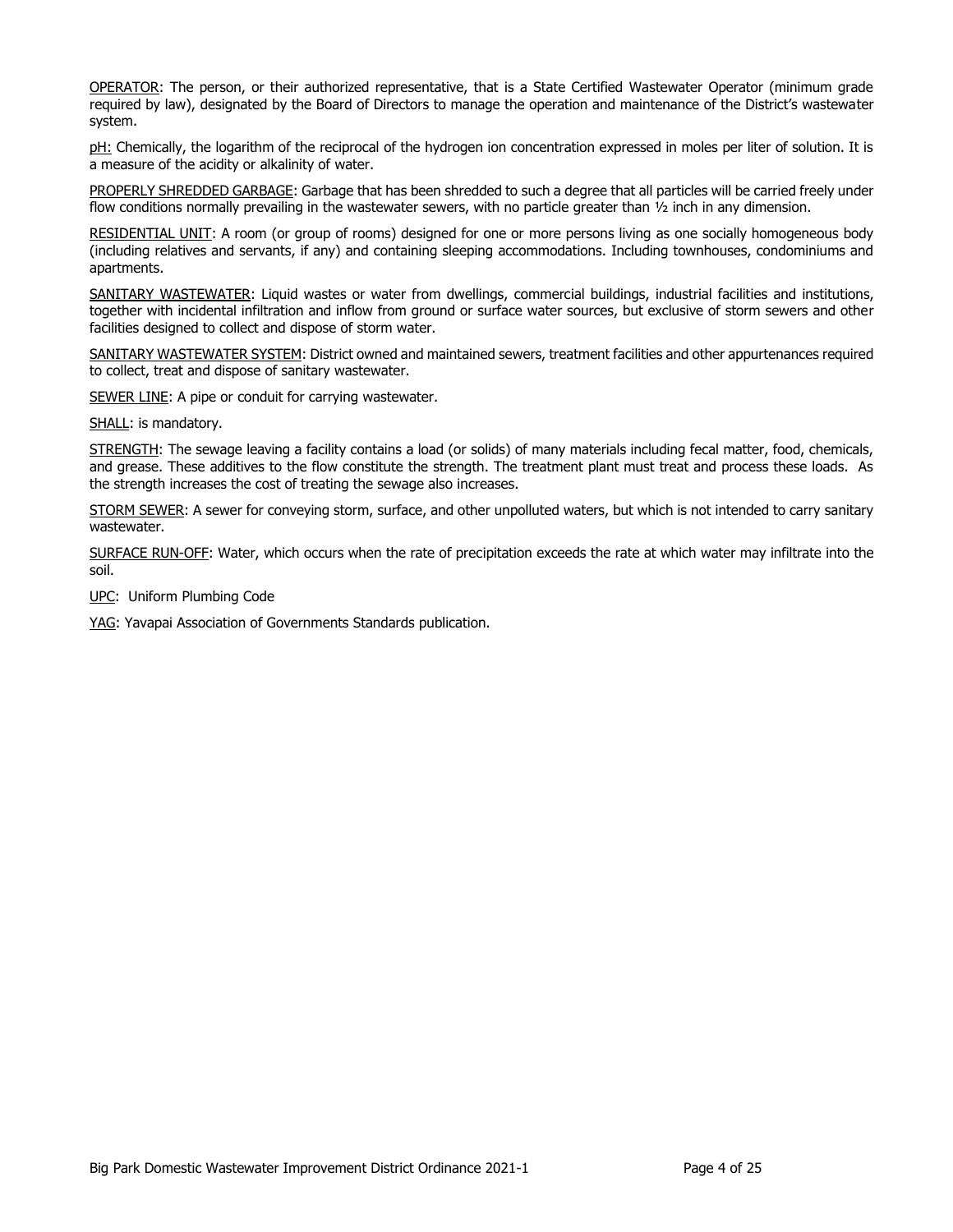### **ARTICLE II GENERAL PROVISIONS**

### **Section 201 - Purpose**

The purpose of this Ordinance is to provide for the maximum possible beneficial public use of the District's sanitary wastewater system through regulation of sewer construction, sewer use, and sanitary wastewater discharges; to provide procedures to insure compliance with the requirements contained in this Ordinance; and to establish rates and fees for connection to the District's sanitary wastewater system.

### **Section 202 - Short Title**

This Ordinance may be cited as the Big Park Ordinance or District Ordinance.

### **Section 203 - District Office**

All correspondence, applications, and inquiries should be addressed to: Jennifer Bartos, District Clerk, c/o Improvement District Services, Inc., 1965 Commerce Center Circle, Suite A, Prescott, Arizona 86301.

### **Section 204 - Relief on Application**

When any person by reason of special circumstances is of the opinion that any provision of this Ordinance is unjust or inequitable as applied to his premises, he may make written application to the Board stating the special circumstances, citing the provision complained of, and requesting suspension or modification of that provision complained of, as applied to his premises.

Based on such application and its review of the situation, the Board may suspend or modify the provision complained of, as applied to such premises, which suspension or modification shall be limited to the period that the justifying special circumstances continue.

### **Section 205 - Relief on Board's Motion**

If the Board, on its own motion, finds that by reason of special circumstances any provision of this Ordinance should be suspended or modified as applied to a particular premise may suspend or modify such provision. Such action shall apply only so long as the justifying special circumstances prevail.

## **Section 206 - Administration**

The Administrator shall administer, implement, and enforce the provisions of this Ordinance.

### **Section 207 - Federally Designated Management Authority**

The District has been granted status as a Federally Designated Management Authority as specified in the Northern Arizona Council of Governments (NACOG) 208 Plan under Section 208 of the Clean Water Act, and as such is required to approve all septic and sewer system to be installed within its designated area. This area is defined as: Township 17 North, Range 5 East: 35 & 36, Township 16 North, Range 5 East, Sections: 10,11,12,13,14,15,22,23,24,25,26,27, Township 16 North, Range 6 East, Sections: 7,8,9,16,17,18,19,20,21,28,29, & 30.

## **Section 208 - Notice of Violations**

Any person found in violation of this Ordinance will be served with a notice stating the nature of the violation and providing a time limit of 48 hours, or an alternate time limit determined by the Board of Directors, for compliance. Such notice will be in writing and will be served in person or by certified mail. The notice will be sent to the last address of the owner of record known to the Administrator. If satisfactory action is not taken in the time allotted by the notice, Section 209 of this Ordinance shall be implemented.

## **Section 209 - Penalty for Non-Compliance**

Any person who continues to violate the provisions of this Ordinance beyond the time limit provided for in the "Notice of Violation" may be charged a penalty. The penalty shall be up to \$500.00 for each day the violation continues. The District may disconnect the property's service connection from its system and assess re-connection fees of \$500.00 plus District costs upon re-establishment of service. The property owner will be responsible for replacement and/or repair of landscaping disturbed during line excavation. The District may also initiate a court action to recover costs and attorney's fees. Re-connection shall not be allowed until all violations have been rectified.

## **Section 210 - Inspections**

District representatives, bearing proper credentials and identification, shall be permitted to enter properties of users served by District wastewater facilities at any reasonable time for the purposes of inspection, observation, measurement, and sampling of the wastewater discharge to ensure that the discharge of wastewater to the District's wastewater facilities is in accordance with the provisions of this Ordinance.

District representatives, bearing proper credentials and identification, shall be permitted to enter all private property through which the District holds an easement for the purposes of inspection, observation, measurement, sampling, repair, and maintenance of any of the District's wastewater facilities lying within the easement.

All entry and any subsequent work within an easement shall be done in full accordance with the terms of the easement pertaining to the private property involved.

While performing the necessary work on private property, the District representatives will observe all reasonable safety rules applicable to the premises and the work being performed.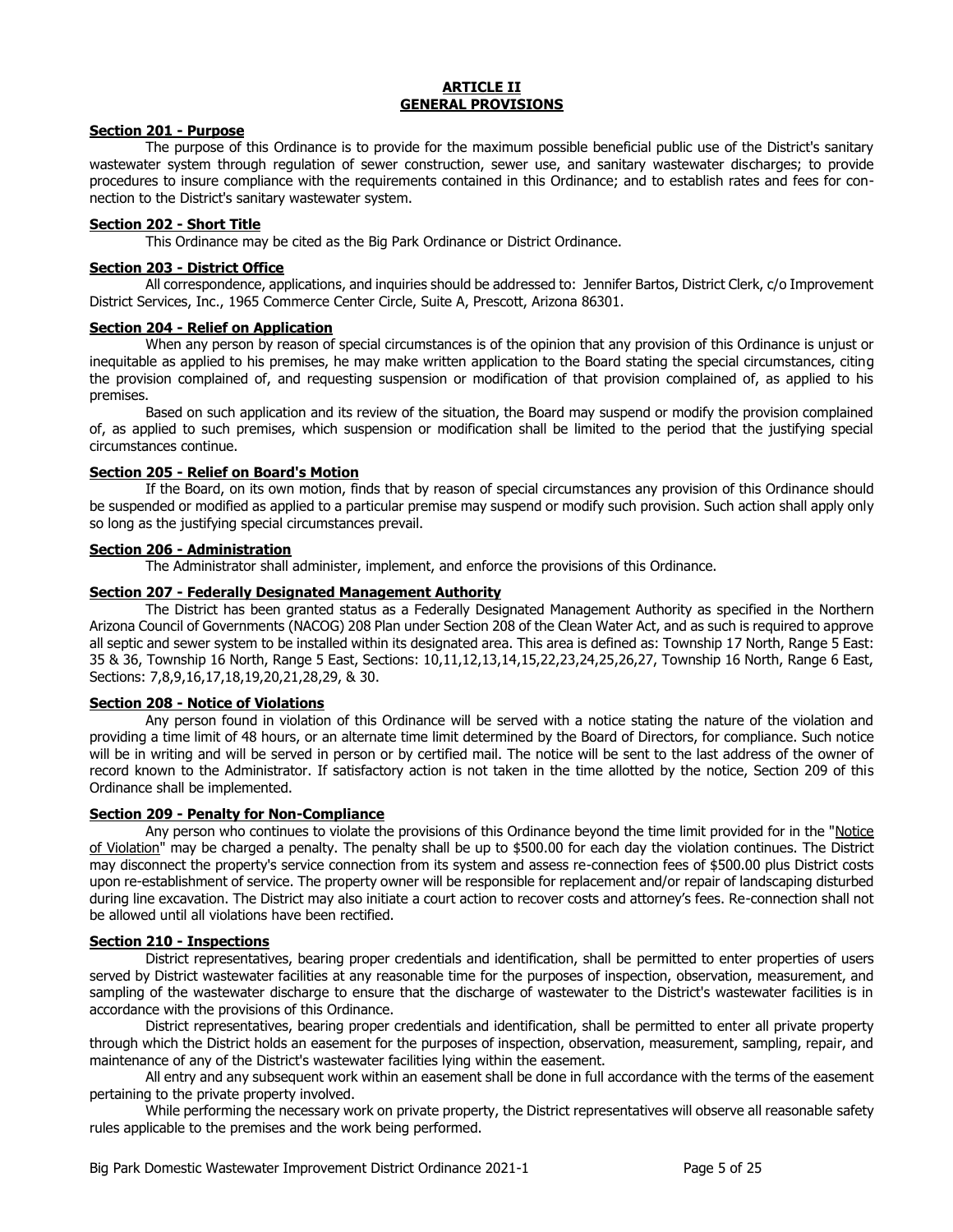Where users served by the sanitary wastewater system do not provide wastewater monitoring facilities as required by this Ordinance, or where such facilities are not cost effective, the Administrator is authorized to obtain information from the owner which would provide a direct indication of the kind and source of wastewater discharge to the District's wastewater facilities.

Any requested information, which is claimed to be confidential by the owner, will be so honored by the Administrator and District representatives.

## **Section 211 - Authorization to Alter, Use, or Disturb the District Wastewater System**

No person shall uncover, make any connections with or opening into, use, alter, or disturb any District sewer or appurtenances without first receiving the appropriate required permits and the approval from the District Administrator.

### **Section 212 - Damage to the District Wastewater System**

Any person who causes damage to the District's wastewater system shall be liable to the District for all costs incurred to correct the damage. Damage may be defined as, but is not limited to, the need for repairs and/or additions to, spillage of sewerage from, and illegal discharges to the District's wastewater system. Failure to notify the District, or correct the damage, or reimburse the District for the costs incurred shall be considered in violation of this Ordinance.

### **Section 213 - Vandalism**

Any person who tampers with or destroys any District property or structure, which is part of the District's wastewater facilities, shall be criminally prosecuted.

### **Section 214 - Property Owner's Responsibility**

It is the sole responsibility of the property owner to: make all notifications to the District, including but not limited to, any changes in property use, ownership, occupation of the property, and property owner's current mailing address; obtain applications and approvals from the District; make payment of fees, fines, reimbursable expenses, and damage claims to the District; assure proper use of the District's wastewater system.

### **Section 215 - District Records**

District records that are not confidential are available for public inspection upon request. Arrangements to view District documents may be made by contacting the District Office. Copies of District documents may be charged at .25 cents per page, plus any additional expenses and postage necessary for delivery of such documents.

### **Section 216 – Use of District Property**

The use of District owned property shall be restricted to activities, which are compatible with District operations, and the community plan, and provide a net benefit to the District.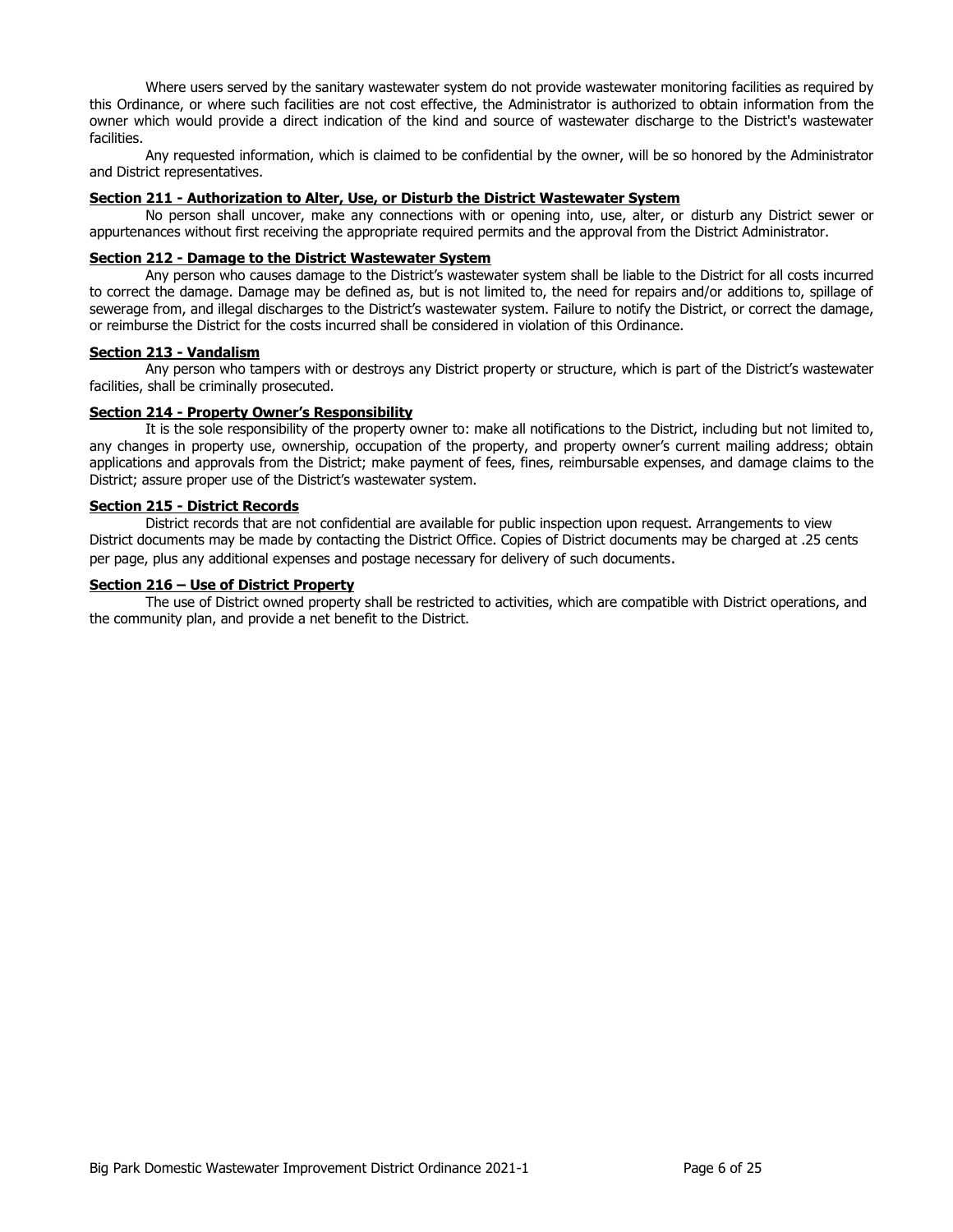#### **ARTICLE III BUILDING SEWERS AND CONNECTIONS**

### **Section 301 - General**

No person shall uncover, make any connections with or opening into, use, alter, or disturb any District sewer or appurtenances without first receiving the appropriate required permits and the approval from the District Administrator.

### **Section 302 - Lateral Line Connections**

The design, installation, repair, maintenance, and replacement of lateral lines are the sole responsibility of the property owner.

A cleanout shall be installed at the property line.

The District Board of Directors may consider the design and installation of lateral stub-outs, from the District's sewer mainline to the edge of the public right-of-way or District easement, be included in a District sewer mainline construction project. The cost for design and installation shall be borne by the property owner. The repair, maintenance, and replacement of the lateral lines remain the sole responsibility of the property owner.

Lateral lines shall be run directly from the structure to the sewer mainline without crossing another person's property. The lateral line may, however, intersect the right-of-way easement for connection to the sewer mainline.

The lateral line connection (or tap) to the District's sewer mainline shall be inspected by the District's authorized representative prior to backfilling. All such connections shall be made gas tight and watertight, using approved fitting designed for this purpose, and shall not protrude beyond the tap into the sewer mainline. The District's representative may verify air tests. The applicant shall notify the administrative office when the lateral line is ready for inspection. The District representative shall inspect the connection within two (2) working days from the date the inspection request was submitted.

Any connection to the District's system backfilled prior to inspection by the District shall be exposed within 48-hours at the applicant's expense.

It is the applicant's responsibility to confirm that the inspection has been performed and approved prior to backfill.

Expenses incurred by the District for damages caused to the District's sewer mainline and/or system, by improperly installed connections, shall be the sole responsibility of the property owner. The District may invoice the property owner for expenses incurred. The property owner shall reimburse the District within 30 days of the invoice.

### **Section 303 - Sewer Expansion Process** - Constructing or Acceptance of Existing Sewer Systems (sewer extension project)for District Acceptance

A property owner, or their designated representative, may make application to the District to construct or convey an existing sewer extension, that may include sewer lines, sub-mainlines, and lift stations, that may be conveyed to the District for acceptance into the District's sewer system. The District Board may accept ownership and maintain the additional system upon acceptance.

New manholes or existing manholes with new connections are required to be sealed on all inside surfaces with 2 coats of a protective coating from the following list:

- A. Raven Lining Systems #405
- B. Superior Environmental Products SP2000R or SL100
- C. Sauereisen Sewergard N-210
- D. Permaform COR+GARD
- E. Or approved equal as determined by the District Engineer.

Manhole surfaces shall be cleaned and prepared in accordance with the coating manufacturer's recommendations prior to application of any coatings.

The District's participation in this Sewer Expansion Process is restricted to the sewer system only. The construction of the sewer extension, blue stakes, utility re-routing, road construction, or any other type of construction shall be the sole responsibility of the applicant.

The District is not liable in any way for any part of a sewer extension project. Upon final District acceptance, the District will begin to maintain the lines. This maintenance does not relieve the applicant of warranty work.

The applicant shall be responsible for notification of District requirements to all parties affected, including but not limited to the applicant's contractors.

The applicant shall be the designated contact to the District for the entire sewer expansion process.

Capacity Fees, as determined by the District, shall be paid in full prior to making application to the District.

Approvals shall be issued prior to the start of construction or acceptance of an existing system.

Whenever possible, a gravity flow system shall be installed. Lift station construction shall be limited to extreme necessity. The District Engineer shall determine if the necessity exists in new construction. The system shall be designed in accordance with ADEQ requirements, Arizona Administrative Code Title 18 and applicable Y.A.G. Standards. The District requires tracer wire on all newly installed pipe(s). Curved sewers are not allowed. Rebar is required in all manhole collars.

### **Easements**

The applicant shall be responsible for obtaining all easements necessary for the construction of and permanent placement of the sewer extension. The easements shall include a legal description certified by an Arizona Registered Surveyor. All expenses to obtain such easements shall be borne by the applicant. All permanent easements shall be conveyed to the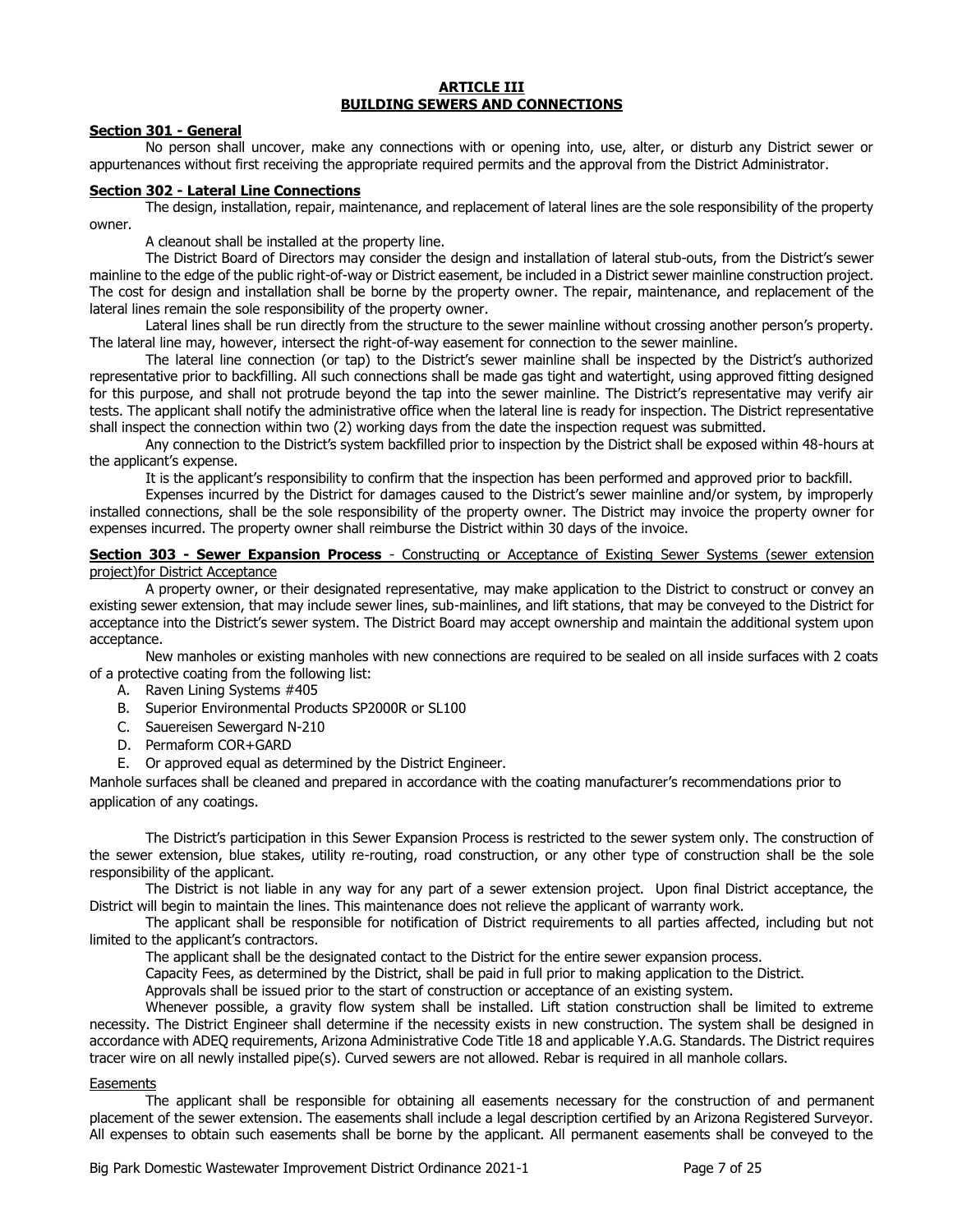District prior to final acceptance of the additional sewer system. The minimum width of the permanent easement conveyed to the District shall be 15-feet.

#### Expenses

All expenses incidental to the design, construction and inspection of the sewer extension and the District's Sewer Expansion Process shall be borne by the applicant.

The applicant shall be billed for expenses incurred by the District for the Sewer Expansion Process. Upon completion of the plan review the District Engineer shall provide the applicant, upon written request, a written estimate of the anticipated expenses to be incurred for the remaining Sewer Expansion Process. These expenses may include administration, inspection, plan review.

The District shall invoice the applicant for expenses incurred on a monthly basis. This invoice shall be due and payable within 30 days. An interest rate of 10% per annum shall be charged on outstanding account balances due after 30 days.

All invoices shall be paid in full prior to final acceptance by the District.

## Initial Plan Review / Approval To Construct New Facilities

Upon the District Engineer's approval of the submittals, he shall issue a letter giving an Approval to Construct based on the information supplied. Any modifications to approved plans shall be submitted in writing to the District Engineer for review and approval prior to making the modifications.

The applicant shall notify the District Engineer 72-hours prior to the start of construction.

**Submittals** 

The property owner shall submit a written notice stating the name of their designated representative and their knowledge of the Ordinance requirements and expenses. This notice shall also include an agreement to reimburse the District upon invoice in accordance with this section.

Each applicant shall provide the District Administrator an initial plan review submittal package containing two (2) complete sets of design plans and specifications, including testing plans, prepared and sealed by a professional engineer registered in the State of Arizona, and a construction schedule for the entire sewer system. Faxes, catalog sheets and revised drawings are not an acceptable format for submittals.

The District Administrator shall forward the initial plan review package to the District Engineer for review. The District requires a minimum of ten (10) working days, from the time of the complete submittal, for review.

If the submittals are found to be deficient, the District Engineer will document the deficiencies in writing to the applicant. The applicant's registered engineer will then correct the plans and/or specifications and present a complete re-submittal in original format for additional review.

Whenever possible, a gravity flow system shall be installed. Lift station construction shall be limited to extreme necessity. The District Engineer shall determine if the necessity exists. If a lift station(s) is deemed necessary see Section 304 Lift station Construction Requirements.

All submittals shall refer to the standards defined in the most current editions of the Uniform Plumbing Code (UPC), M.A.G. Standards, Y.A.G. Standards, AWWA Standards, District Ordinance, and/or other agency requirements. Submittals that do not address these requirements shall be considered deficient.

The design submittals shall include the size, slope, alignment, construction materials, trench excavation and backfill methods, pipe placement and jointing, lift station design and equipment specifications, and testing methods to be used in the construction of the additional sewer system. The design plans shall also show necessary permanent easement locations.

The system shall be designed in accordance with ADEQ requirements, Arizona Administrative Code Title 18 and applicable Y.A.G. Standards. The District requires tracer wire on all installed pipe. The District prohibits curved gravity sewers. Rebar is required in all manhole collars.

The applicant shall obtain all of the appropriate permits and approvals for the sewer system construction, including the Approval to Construct from Yavapai County, the Arizona Department of Environmental Quality, or other agencies as required by law. Once obtained the applicant shall forward a copy of these permits and approvals to the District Administrator.

### Inspections and Testing for New Construction

All collection system additions will be tested and inspected in accordance with the most current editions of the Uniform Plumbing Code (UPC), MAG Standards, AWWA Standards, Big Park District Ordinance, Arizona Department of Environmental Quality (ADEQ) requirements, Arizona Administrative Code Title 18, and/or or other agencies as required by law. The District Engineer, or his authorized representative, shall inspect the construction of the sewer system periodically during the construction process for observation purposes only. The District Engineer shall determine the frequency of the inspection schedule. The inspection by the District Engineer, or his authorized representative, does not remove any liability from the applicant for the quality of construction or the design.

The District Engineer shall approve the testing schedule, method of testing and testing limit requirements. The District Engineer, or his authorized representative shall be notified 24 hours in advance of testing and shall be present to observe testing, if it is deemed necessary by the District Engineer. The District Engineer requires the applicant to perform quality assurance testing as deemed necessary by the District Engineer. The District requires mandrel and air tests on all sewer lines. The District also requires vacuum testing of all manholes after manhole frame has been adjusted to grade and the manhole collar has been placed. The District Engineer's inspection does not relieve the owner's responsibility for quality control and project compliance.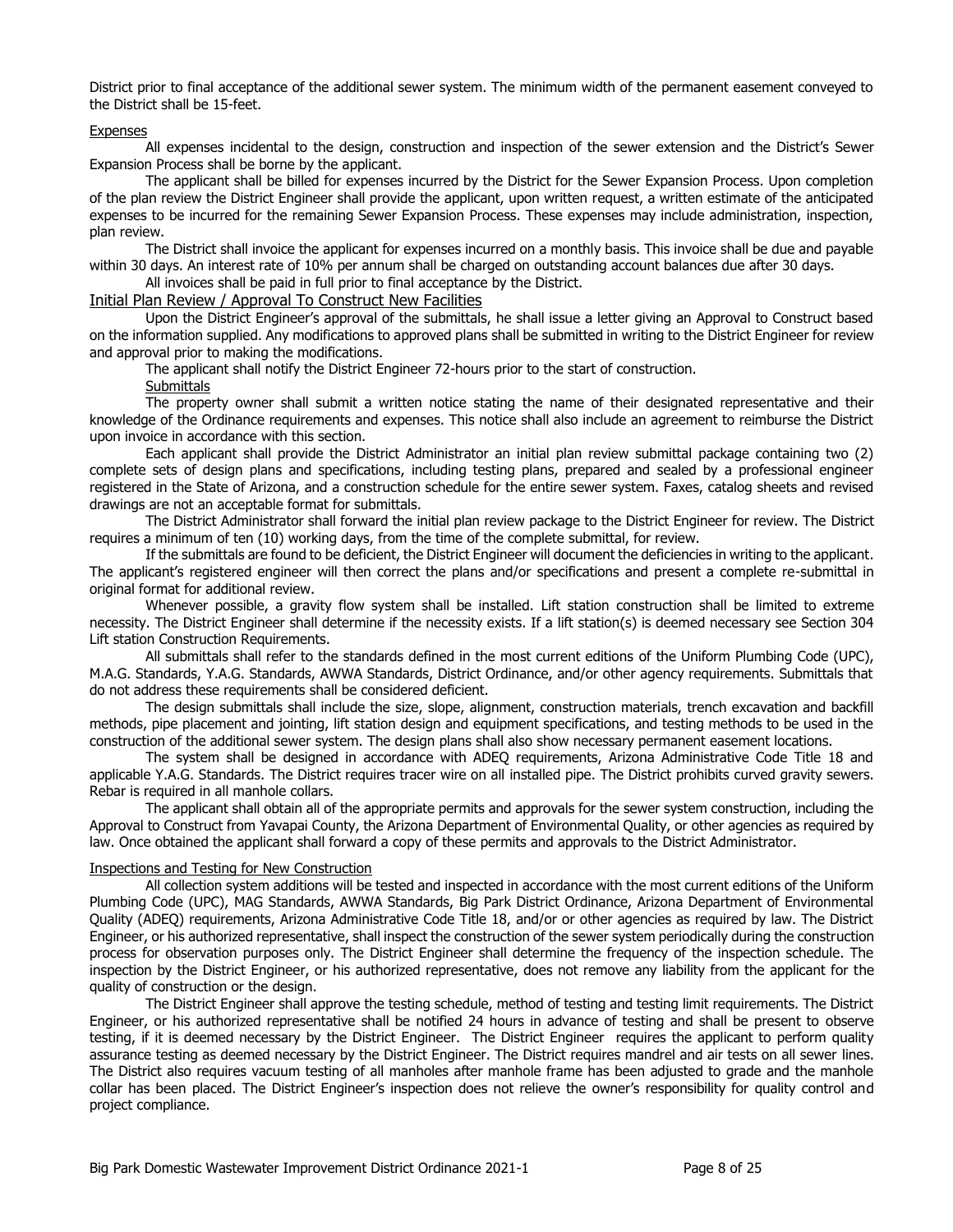The property owner is responsible to provide adequate inspections and reports for quality control and approval by State and County agencies. Any inspections made by the District Engineer shall be in addition to the owner's inspections. The District Engineer's inspections do not replace the owner's responsibility.

#### As-Built Plan Review / Approval of Construction for New Construction

Upon the District Engineer's approval of the submittals he shall issue a letter giving an approval of construction based on the information supplied.

The applicant shall notify the District Engineer within 24-hours after the completion of the construction.

**Submittals** 

Upon completion of construction of the system the applicant shall provide the District Administrator an as-built plan review submittal package containing two (2) complete sets of as-built plans and specifications, test results, video of all lines, and permanent and/or temporary easements, prepared and sealed by a professional engineer registered in the State of Arizona. An Arizona registered engineer shall certify test results. Faxes, catalog sheets and revised drawings are not an acceptable format for submittals.

The District Administrator shall forward the as-built plan review submittal package to the District Engineer for review. The District requires a minimum of ten (10) working days, from the time of the complete submittal, for review.

If the submittals are found to be deficient, the District Engineer will document the deficiencies in writing to the applicant. The applicant's registered engineer will then correct the submittals and present a complete re-submittal in original format for additional review.

All submittals shall refer to the standards defined in the most current editions of the Uniform Plumbing Code (UPC), M.A.G. Standards, Y.A.G. Standards, ADEQ requirements, Arizona Administrative Code Title 18, AWWA Standards, District Ordinance, and/or other agency requirements. Submittals that do not address these requirements shall be considered deficient.

The as-built submittals shall include the size, slope, alignment, construction materials, trench excavation and backfill methods, pipe placement and jointing, manhole invert elevations, lift station construction and equipment specifications, and testing methods that were used in the construction of the additional sewer system. The as-built plans shall also show the permanent easement locations and include a legal description certified by an Arizona Registered Surveyor.

The as-built submittal shall include a digital format seamless drawing of the newly installed improvements. The drawing shall show manhole locations and pipe runs using State Plane Coordinates. This drawing shall be suitable for importation into the District's GIS database. The cost of importing the data into the District's GIS system and feature attribution of the features shall be borne by the developer/owner. Any additional survey required to correct incomplete or inaccurate coordinates of manholes and pipes shall be borne by the developer/owner.

The District Engineer may require additional testing, cleaning, inspection, and/or survey of the system prior to its acceptance. Such work shall be done at the expense of the owner.

The applicant shall obtain all of the appropriate permits and approvals for the sewer system addition, including the Approval of Construction and the Approval to Operate from Yavapai County, the Arizona Department of Environmental Quality, or other agencies as required by law. Once obtained, the applicant shall forward a copy of these permits and approvals to the District Administrator.

The applicant's engineer shall be responsible for the certification of the entire system addition to the District.

#### District Acceptance and Warranty

The newly constructed sewer system or an existing sewer system, along with the appropriate easements may be conveyed to the District.

A Bill of Sale and Warranty Deed for the sewer collection system shall be submitted to the District Engineer with adequate warranties against liens and encumbrances. The applicant shall warrant the system to be free from defects and shall be responsible for any losses, damages, or costs incurred by the District due to the design, construction, inspection, and testing of the additional sewer system. The warranty shall be valid for at least one-year following the date of acceptance of the system by the District.

Once the District Engineer and Administrator mutually agree that all applicable provisions of this section have been met and all fees have been paid in full to the District, the District Administrator may submit a recommendation to accept the sewer system and easements to the Board of Directors.

Upon the District Engineer and Administrator's recommendations the Board of Directors may consider acceptance of the newly constructed or existing sewer system and easements.

### **Section 304 - Lift station Construction Minimum Requirements**

Whenever possible, a gravity flow system shall be installed, even in cases where a gravity system may increase the initial construction cost. Lift station construction shall be limited to extreme necessity. The District Engineer shall determine if the necessity exists. If a lift station(s) is deemed necessary it shall meet all ADEQ requirements, Arizona Administrative Code Title 18 Guidelines, District Staff requirements, and the following minimum requirements: submersible, redundant pump, auto start diesel fueled back-up generator with transfer switch, audio and visual alarms for high level, low level, AC power failure, pump off failure, generator failure, level control failure, moisture in motor, motor overheating. The station shall be equipped with an automatic telephone dialer, ultrasonic level control with back-up mercury float switches, lighting, potable water, odor control, and flow meter, signage (per District requirements); the underground access portion of the station shall be equipped with all safety items to allow safe entry of personnel including confined space entry blowers, ladder and safety cage; redundant pumps such that the station can meet peak demand with a pump out of service; proper drainage; security fencing and gate conducive to blending with the aesthetics of the surrounding area; landscaping with drip style sprinkler system conducive to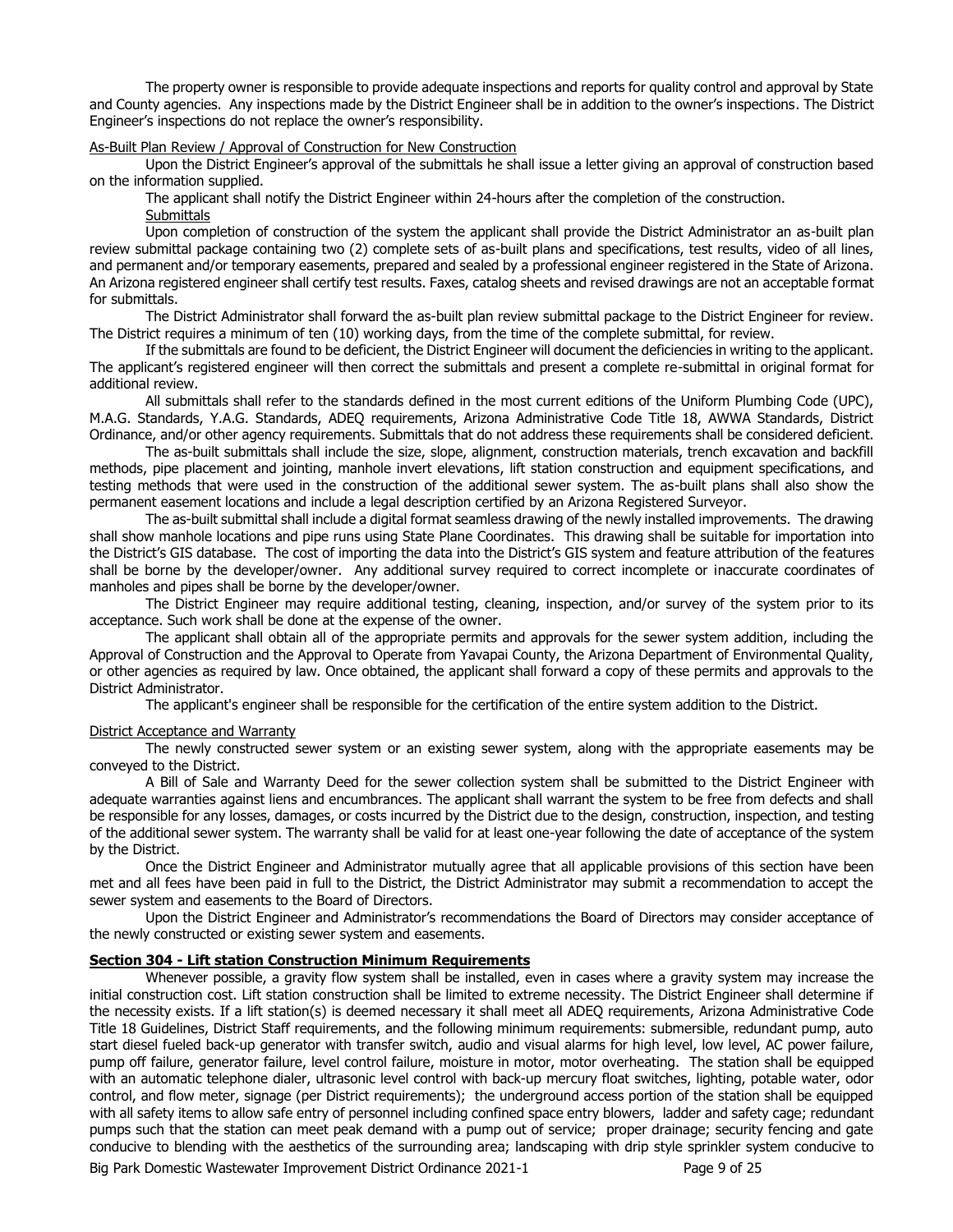blending with the aesthetics of the surrounding area; as well as any other local, State, and/or Federal requirements. An approval of the style of fencing and landscaping should be obtained from the local homeowner's association, if applicable, prior to the design submittal to the District.

The District shall approve all equipment proposed for use in the lift station. The approval of the District shall not relieve the applicant of responsibility for insuring all equipment is compatible with the applicants lift station design. The District recommends the applicant meet with the District staff during initial design stages of the lift station to discuss proposed equipment and design concepts.

## **Section 305 –Pressure Sewer Mainlines in Lieu of Gravity Flow**

Gravity sewers are preferred by the District in all cases. If a property owner can demonstrate to the satisfaction of the District Engineer that gravity sewer installation on his/her project is more than three times the cost of pressure sewer installation, then the District Board may consider a property owner's request on a case-by-case basis. However, if the property owner cannot demonstrate to the satisfaction of the District Engineer that a gravity sewer is at least three times as expensive as a pressure sewer, the District will not accept or maintain the sewer system. The system shall be designed in accordance with all relevant provisions of the Arizona Administrative Code. The District requires tracer wire on all installed pipe.

In all cases, the District does not accept any responsibility for the construction, repair, replacement, operation or maintenance of any grinder pump or on-site lift station that serves individual properties.

### **Section 306 - Interceptors / Grease Trap Approval Process**

Interceptors / Grease Traps Required:

Grease traps/interceptors shall be in accordance with Yavapai County Health Department and ADEQ. Sizing calculations prepared and sealed by an Engineer or Architect registered in the state of Arizona shall be submitted to the District Engineer for review. Additional information required for review are construction plans, details and manufacture cut sheets for the proposed grease trap or interceptor.

Grease, oil, sand, and grit interceptors or traps shall be provided when, in the opinion of the District, they are necessary for the proper handling of wastes containing grease, or any flammable wastes, sand, grit or other harmful ingredients; except that such interceptors shall not normally be required for a building used for private living quarters or residential units. Grease traps shall be required at all public premises where food is served, such as restaurants, cafeterias, and boarding houses as well as laundry facilities, service stations, auto repair shops, car washes or any other facilities that have the potential to discharge high levels of grease, oils or solids into the districts wastewater system. All interceptors shall be of a type and capacity approved by the District, and shall be so located as to be readily and easily accessible for cleaning and inspection. All Interceptors shall provide a four-inch clean-out on the effluent side of the grease trap or grease interceptor or kitchen wastewater discharge line for sampling purposes. All grease, oil, grit, and sand interceptors shall be maintained in a continuously maximal operating condition in accordance with the manufacturer's instructions, at the owner's expense. The owner shall produce records of maintenance and/or cleaning upon request. See Section 705 for additional information on required grease trap maintenance inspections.

Businesses or private citizens utilizing chemicals containing regulated metals or substances in their process or hobbies shall install appropriate interceptors designed to prevent any discharge of the regulated metals or substances to the District sewer system.

The owners or operators of those facilities needing to install such a device shall contact the District.

A property owner, or their designated representative, shall make application and pay the applicable fees for a Grease Trap/Interceptor Permit to the District along with design plans, sizing calculations, specifications and testing methods for review.

The District is not liable in any way for any part of an interceptor or grease trap design, installation, or maintenance. The applicant shall be responsible for notification of District requirements to all parties affected, including but not limited to the applicant's contractors.

The applicant shall be the designated contact to the District for the entire interceptor/grease trap design and installation.

A District permit and approval by the District Engineer shall be issued prior to the start of the interceptor/grease trap installation.

### Expenses

All expenses incidental to the design and installation of the interceptor/grease trap and the District Engineer's design review and inspection shall be borne by the applicant.

The applicant shall be billed for expenses incurred by the District for the interceptor/grease trap approval process. Upon completion of the design review the District Engineer shall provide the applicant, upon written request, a written estimate of the anticipated expenses to be incurred for the remaining interceptor/grease trap installation process.

The District shall invoice the applicant for expenses incurred on a monthly basis. This invoice shall be due and payable within 30 days. An interest rate of 10% per annum shall be charged on outstanding account balances due after 30 days.

All invoices shall be paid in full prior to final acceptance by the District.

### Initial Plan Review / Approval To Construct

Upon the District Engineer's approval of the submittals he shall issue a letter giving an Approval to Construct based on the information supplied. Any modifications to approved design plans shall be submitted in writing to the District Engineer for review and approval prior to making the modifications.

The applicant shall notify the District Engineer 48-hours prior to the start of construction.

Big Park Domestic Wastewater Improvement District Ordinance 2021-1 Page 10 of 25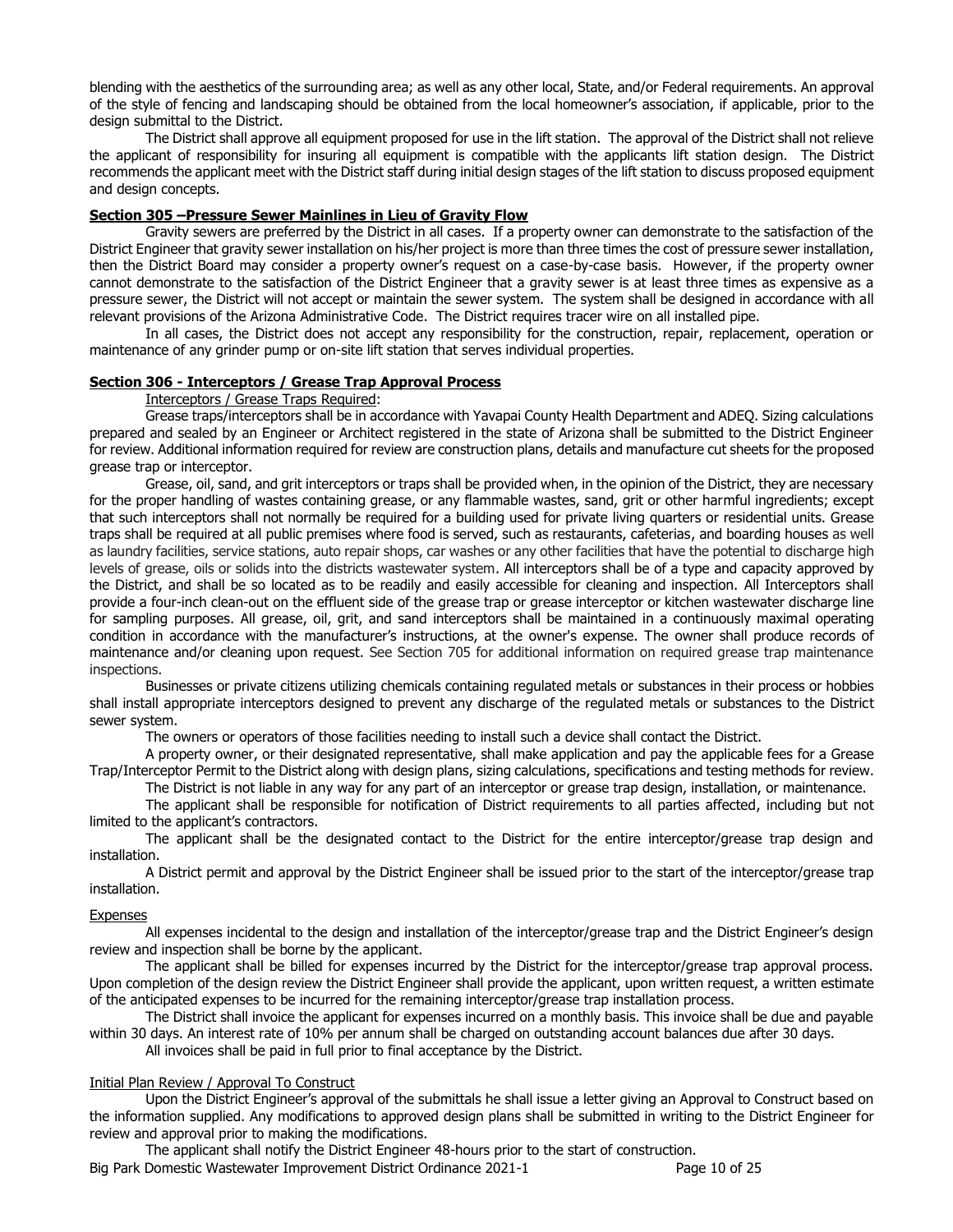#### **Submittals**

The property owner shall submit a written notice stating the name of their designated representative and their knowledge of the Ordinance requirements and expenses. This notice shall also include an agreement to reimburse the District upon invoice in accordance with this section.

Each applicant shall provide the District Administrator an initial design review submittal package containing two (2) complete sets of design plans, sizing calculations and specifications, including testing methods, prepared and sealed by a professional engineer registered in the State of Arizona, and an installation schedule. Faxes, catalog sheets and revised drawings are not an acceptable format for submittals.

The District Administrator shall forward the initial design review package to the District Engineer for review. The District requires a minimum of ten (10) working days, from the time of the complete submittal, for review.

If the submittals are found to be deficient, the District Engineer will document the deficiencies in writing to the applicant. The applicant's registered engineer will then correct the design plans, calculations and/or specifications and present a complete re-submittal in original format for additional review.

All submittals shall refer to the standards defined in the most current editions of the Uniform Plumbing Code (UPC), M.A.G. Standards, Y.A.G. Standards, ADEQ requirements, Arizona Administrative Code Title 18, AWWA Standards, District Ordinance, and/or other agency requirements. Submittals that do not address these requirements shall be considered deficient.

The design submittals shall include all information deemed necessary by the District Engineer including but not limited to design plans, sizing calculations, equipment specifications and testing methods to be used in the installation of the interceptor/grease trap.

The applicant shall obtain all of the appropriate permits and approvals for the interceptor/grease trap installation as required by law and/or the District Ordinance. Once obtained the applicant shall forward a copy of these permits and approvals to the District Administrator.

#### Inspections and Testing

All collection system additions will be tested and inspected in accordance with the most current editions of the Uniform Plumbing Code (UPC), M.A.G. Standards, Y.A.G. Standards, AWWA Standards, Big Park District Ordinance, Arizona Department of Environmental Quality, and/or or other agencies as required by law. The District Engineer, or his authorized representative, shall inspect the interceptor/grease trap installation. The inspection by the District Engineer, or his authorized representative, does not remove any liability from the applicant for the quality of construction or the design.

The District Engineer shall approve the testing schedule, method of testing and testing limit requirements. The District Engineer, or his authorized representative shall be notified 24 hours in advance of testing and shall be present to observe testing, if it is deemed necessary by the District Engineer. The District Engineer may perform quality assurance testing as deemed necessary by the District Engineer. The District Engineer's inspection does not relieve the owner's responsibility for quality control and project compliance.

### As-Built Plan Review / Approval of Construction

Upon the District Engineer's approval of the submittals he shall issue a letter giving an Approval of Installation based on the information supplied.

The applicant shall notify the District Administrator within 24-hours after the completion of the construction.

#### **Submittals**

Upon completion of the installation the applicant shall provide the District Administrator an as-built submittal package containing two (2) complete sets of as-built plans and specifications, and test results, prepared and sealed by a professional engineer registered in the State of Arizona. Faxes, catalog sheets and revised drawings are not an acceptable format for submittals.

The District Administrator shall forward the as-built submittal package to the District Engineer for review. The District requires a minimum of ten (10) working days, from the time of the complete submittal, for review.

If the submittals are found to be deficient, the District Engineer will document the deficiencies in writing to the applicant. The applicant's registered engineer will then correct the submittals and present a complete re-submittal in original format for additional review.

All submittals shall refer to the standards defined in the most current editions of the Uniform Plumbing Code (UPC), M.A.G. Standards, Y.A.G. Standards, ADEQ requirements, Arizona Administrative Code Title 18, District Ordinance, and/or other agency requirements. Submittals that do not address these requirements shall be considered deficient.

The as-built submittals shall include all information deemed necessary by the District Engineer including but not limited to as-built plans, equipment receipts (or proof of purchase) and testing results used in the installation of the interceptor/grease trap.

The District Engineer may require additional testing, cleaning, and inspection of the interceptor/grease trap prior to his approval. Such work shall be done at the expense of the owner.

The applicant shall obtain all of the appropriate permits and approvals for the completed interceptor/grease trap installation as required by law and/or the District Ordinance. Once obtained the applicant shall forward a copy of these permits and approvals to the District Administrator.

The applicant's engineer shall be responsible for the certification of the interceptor/grease trap installation and operation to the District.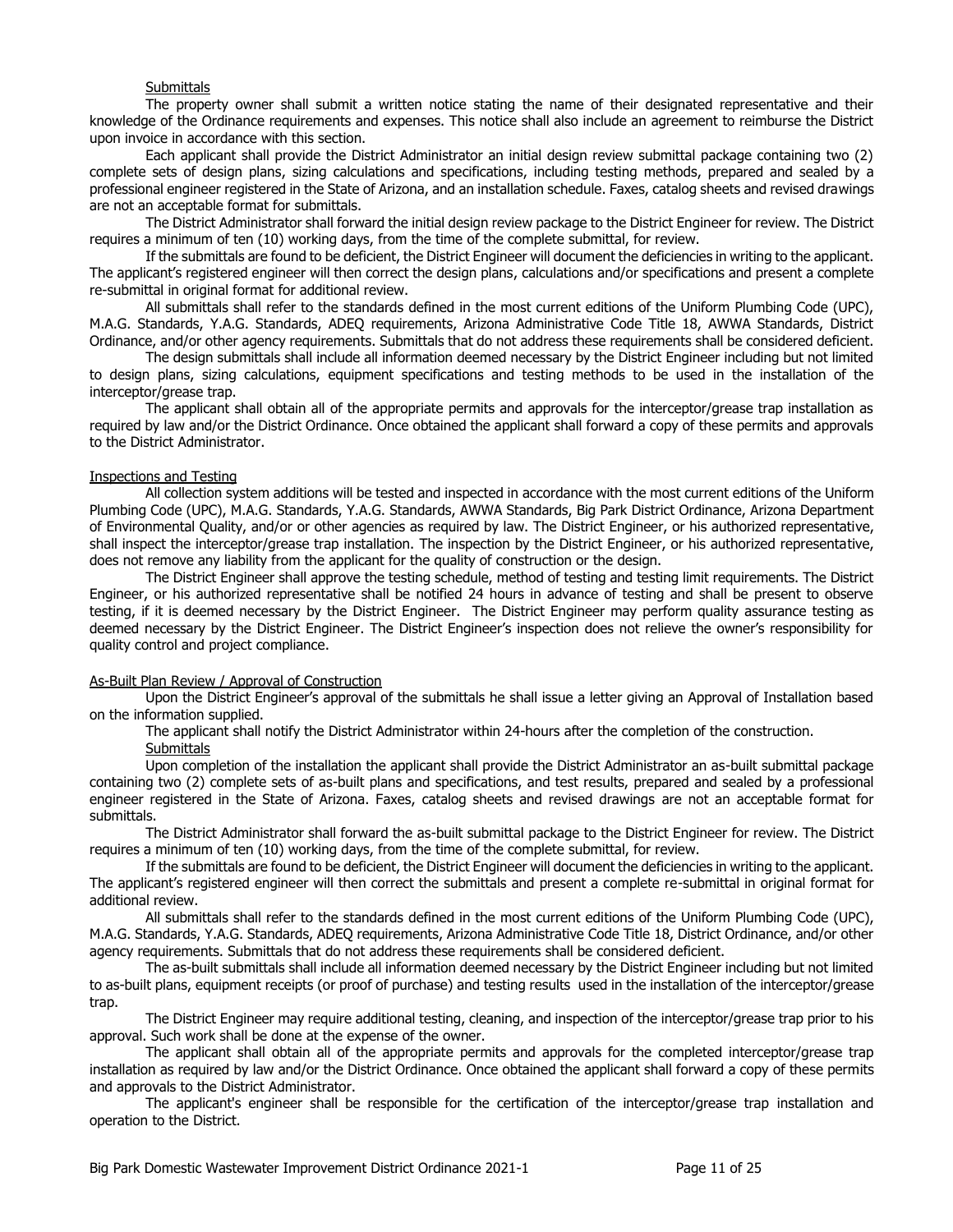## **Section 307 - Separate Connection Required**

A separate and independent lateral line connection shall be provided for every building, except where one building stands at the rear of another on an interior lot and no lateral line can be reasonably constructed to the rear building through an adjoining alley or easement. In the latter event, the building sewer from the front building may be extended to the rear building and the whole considered as one lateral line connection. The District will not assume any obligation or responsibility for damage caused by or resulting from any such single building sewer, which serves two buildings.

## **Section 308 - Building Sewer Elevation**

Whenever possible, the building sewer shall be brought to the building at an elevation below the basement floor. All buildings, which are too low to permit gravity flow to the District sewer line, shall have wastewater lifted by an approved means and discharged to the building sewer.

## **Section 309 - Building Sewer Line Back-Flow Prevention**

Every building having either a partial or full basement with plumbing fixtures of any type shall install a back-flow device to prevent back-flow of sewage into the structure. Every building with a threshold elevation lower than the rim elevation of the next upstream manhole shall install a back flow prevention device.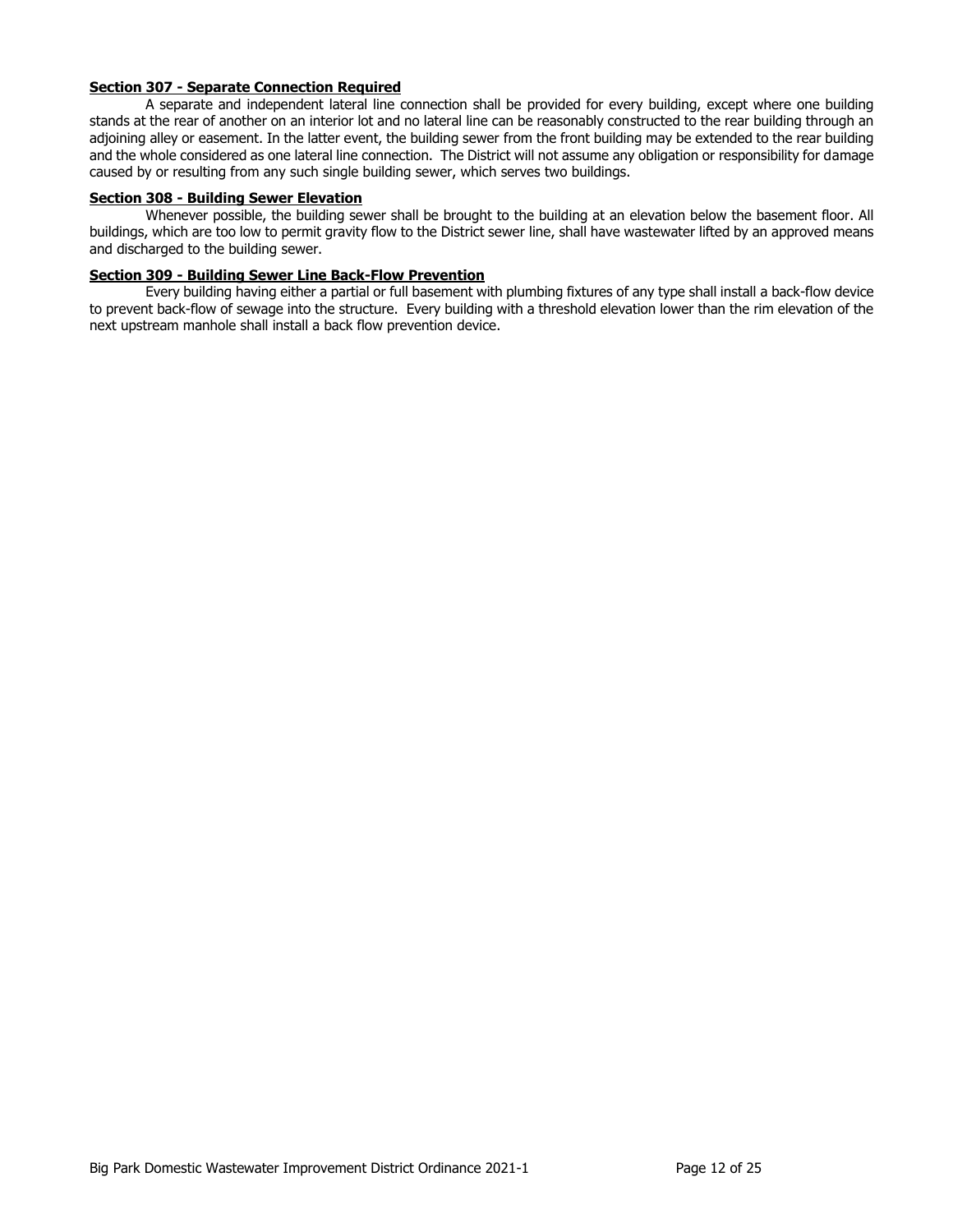### **ARTICLE IV NEW OR MODIFIED SEWER SERVICE**

### **Section 401 - General**

No person shall uncover, make any connections with or opening into, use, alter, or disturb any District sewer or appurtenances without first receiving the appropriate required permits and the approval from the District Administrator.

### **Section 401.A – Mandatory Connection**

Any property inside the district boundaries located within 200 feet of an existing sewer mainline, and having legal access, shall be required to connect to the District wastewater system if any of the following conditions apply.

- 1. New construction of any home, building or structure.
- 2. Replacement of an existing private wastewater system due to failure or the expansion of an existing home, building or structure.

All cost associated with the connection to the District wastewater system shall be the responsibility of the property owner.

#### **Section 402 - Request for Capacity**

Prior to making application for a building, tenant improvement, or change of use permit with Yavapai County the property owner shall obtain the adequate capacity in the District's wastewater system. In the case of an existing structure the capacity shall be obtained prior to making Application for Sewer Service. All user fees must be paid current before additional capacity may be requested.

The adequate amount of capacity ERUs and the capacity fee shall be determined by the District, in accordance with the District Ordinance, based on the applicant's stated intended use of the property.

A written request for capacity in the District's wastewater treatment system shall be submitted by the property owner to the District office. This request shall include the intended use of the property, the number of capacity ERUs being requested, and a statement of the owner's agreement to pay the capacity fee amount within 30 days of the approval date. The request shall be supplemented by information considered important in the judgment of the Administrator.

The District Administrator may present the request to the Board of Directors at a regular Board Meeting for their consideration. Upon approval of capacity the District will invoice the property owner. An Application for Sewer Service will be included with the invoice. The property owner shall submit the completed Application for Sewer Service along with their capacity fee and hookup fee payment.

The capacity and the right to sewer capacity runs with the land and is limited to the approved and paid for capacity. Failure to make the capacity fee payment within 30 days of the approval date may void the approval.

### **Section 403 - Application for Sewer Service –** New Service and Modifications to Existing Sewer Service

An Application for Sewer Service form may be obtained by contacting the District office.

Prior to making application for a building, tenant improvement, or change of use permit with Yavapai County the property owner, or their designated representative, shall obtain adequate capacity in the wastewater system and an approved Application for Sewer Service from the District. In the case of an existing structure the capacity and approved Application for Sewer Service shall be obtained prior to making a connection.

An application shall be submitted for each connection, or in the case of properties making modifications for expansion, tenant improvement, and/or change of use, an application shall be submitted for each modified property.

The property owner shall submit a completed Application for Sewer Service in the District's sanitary wastewater system. The application shall be supplemented by information considered important in the judgment of the Administrator. The property owner shall pay a hookup fee and any outstanding capacity fees for each application to the District prior to or at the time of receiving an approved application. The hookup fee shall be calculated in accordance with the District Ordinance.

All Hookup and Capacity Fees shall be paid in full to the District prior to an application approval.

When applying for a building permit with Yavapai County, the property owner, or their designated representative, shall submit one copy of the completed and approved application for sewer service to the County.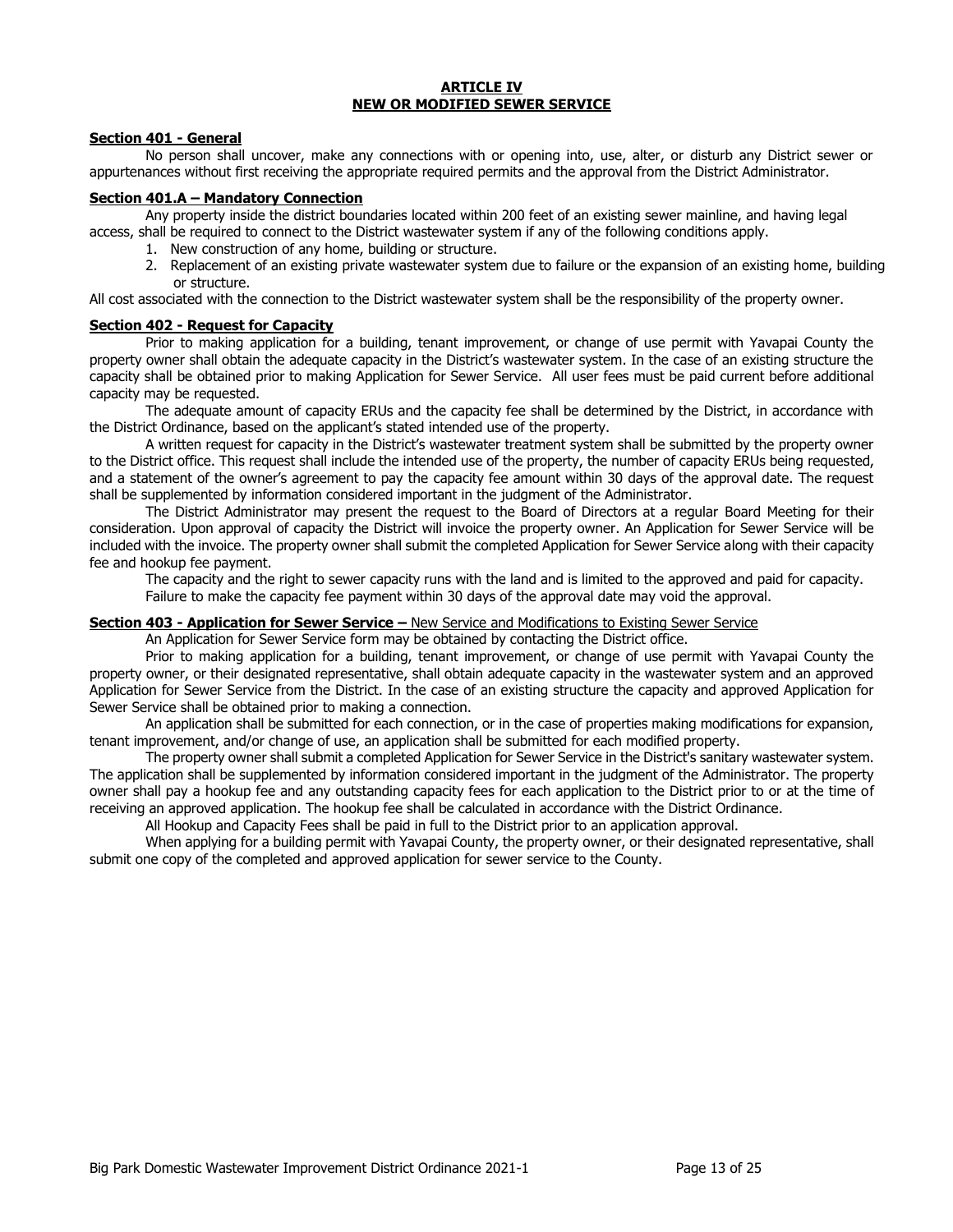### **ARTICLE V DISTRICT FEES**

All District fees run with the land and are the sole responsibility of the property owner, whether occupied by the owner or a lessee. It is the property owner's responsibility to notify the District and the Yavapai County Assessor's Office of address changes. If communication mailed from the District is returned by the Post Office as undeliverable the District shall attempt to research Yavapai County records for another address. Research fees will apply.

## **Section 501 - Capacity Fees**

## Definition of Capacity Fee

A Capacity fee is based on the cost of developing the wastewater collection, treatment and disposal facilities that are required to treat the flows and strengths into the system from a particular wastewater connection. The District shall collect a capacity fee from property owners requesting sewer capacity in the District's wastewater system. Additional capacity fees shall be collected if the property has or makes a change of use, expansion, or tenant improvement that require additional capacity as determined by the District, in accordance with the District Ordinance. No additional capacity will be approved for accounts with delinquent user fees. Unused capacity will not be made available unless all user fees are paid current.

The capacity fee is based on a calculation pursuant to the District Ordinance for the specific requested use. The revenue collected from capacity fees may be used for the District's capital expenditures necessary to provide proper capacity, capital wastewater system projects, and capital equipment purchases.

The capacity fees are the responsibility of the property owner and the right to sewer capacity runs with the land and is limited to the approved and paid for capacity.

Failure to make the capacity fee payment within 30 days of the approval date may void the approval. For use in design and monitoring plant capacity: 1 ERU = 150 gallons per day multiplied by the strengths as listed in Article X.

#### Formula for Calculation of Capacity Fee

All User Classes that apply to one account will be combined for calculation of fees.

No. of units  $x$  ERU per unit = Total Capacity ERU

Total Capacity ERU  $x$  Capacity ERU Rate = Capacity Fee

### Capacity Fee Rate

The capacity fee rate is established at a rate per ERU, as set forth in the most current Resolution.

### **Section 501A – Line Upgrade Fee**

In designated areas a one-time main line upgrade fee is collected in addition to the capacity fee. This revenue collected is used for the District's expenditures necessary for upgrade and replacement of sewer mainlines or lift stations.

### **Section 502 - Hookup Fees**

Hookup Fees are for connection to the District Wastewater system, not including the cost of the actual physical connection. This fee is to cover the District's administrative and operational costs involved to process the permit application and inspection.

Prior to applying for a building permit, construction and/or connection the property owner shall submit a Permit Application for Sewer Service along with the hookup fee and any applicable capacity fees.

All hookup and capacity Fees shall be paid in full to the District prior to the permit application approval.

#### Hookup Fee Rate

Hookup fees are established at a rate per Permit Application for Sewer Service, as set forth in the most current Resolution.

## **Section 503 - User Fees**

## User Fee Definition

User Fees are proportionate shares of the cost of operation, maintenance, and replacement of a wastewater treatment and disposal system, including a system for the treatment and use of effluent, and may include the cost of administrators, surveyors, sanitation experts, engineers, legal counsel and other costs as are reasonably necessary for the operation, maintenance and replacement of the systems. These costs shall be allocated among all properties connected to the wastewater system, whether or not they are discharging sewerage into the system. Billing may begin when the connection is made to the system. All user fees run with the land and will be billed to, and are the sole responsibility of the property owner, whether occupied by the owner or a lessee. It is the property owner's responsibility to notify the District and the Yavapai County Assessor's Office of address changes. If communication mailed from the District is returned by the Post Office as undeliverable the District shall attempt to research Yavapai County records for another address. Research fees will apply.

Minimum User Fee: User fees for connected commercial properties, but whose usage falls below the minimum cost per account for the District's operation and maintenance expenses, shall be charged the Minimum Charge per account per month.

#### Quarterly Billing Cycle and Interest

User Fee charges are for calendar quarters and will be billed on or before the 25th day of the first month in each quarter and due by the 1st day of the third month in each quarter. Such charges will be delinquent if not paid by said due date.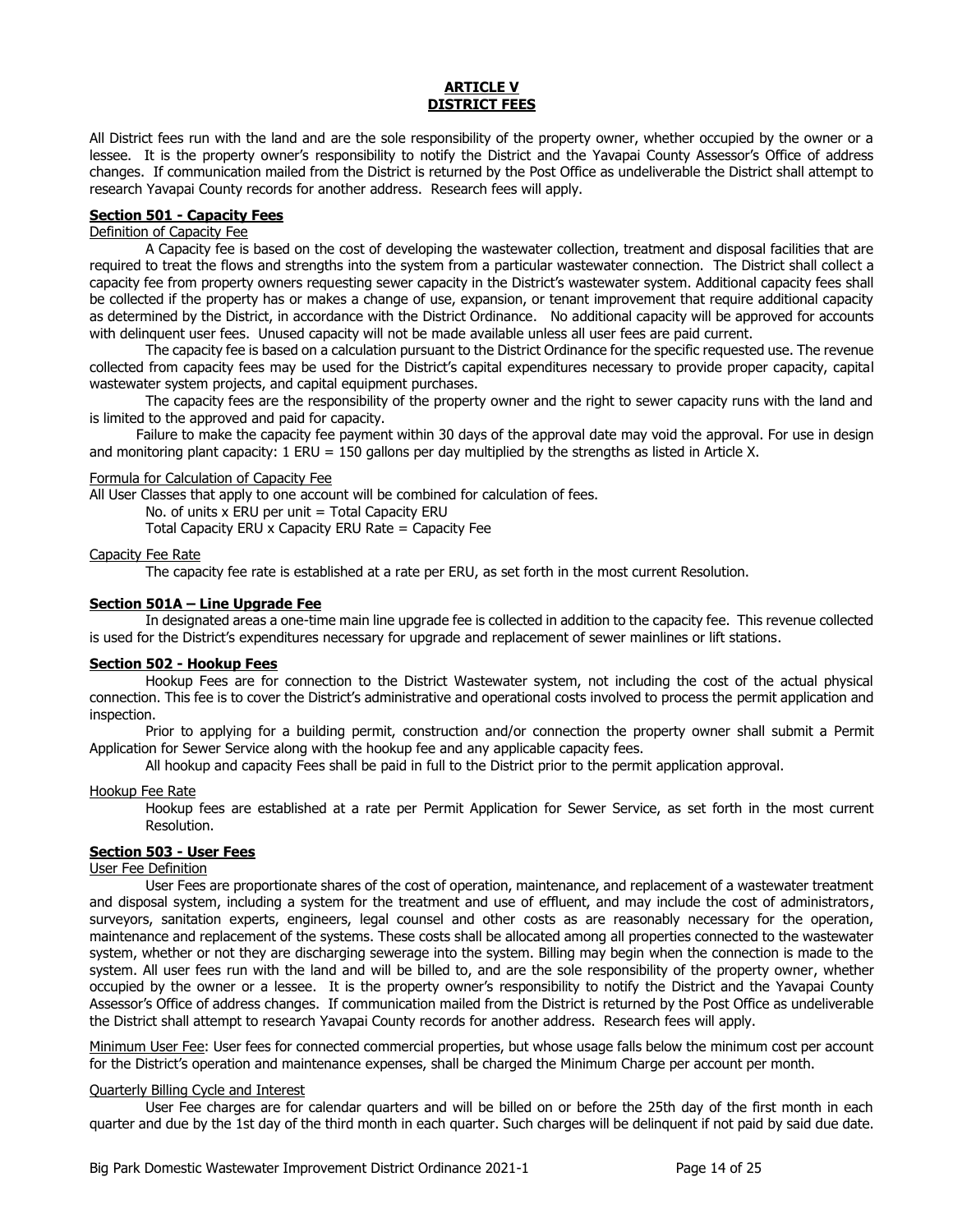Delinquent service charges shall bear an interest charge pursuant to the most current Arizona Revised Statute. Any and all unpaid service charges, penalties may be collected by court action, together with all costs of action and attorney's fees.

### Formula for Calculation of User Fees

The District Ordinance Table A shall be used to determine quarterly user fees based on the rate per ERU, or a minimum charge may apply. All User Classes that apply to one account will be combined for calculation of fees.

No. of units x ERU per unit per day x strength factor  $=$  Daily ERU

Daily ERU x Daily Rate = Daily User Fee

Daily User Fee  $x$  30 = Monthly User Fee

Monthly User Fee  $x$  3 = Quarterly User Fee

### User Fees Rates

The User Fee Rate is established at a rate per ERU per day, as set forth in the most current Resolution.

The Minimum User Fee Rate for commercial accounts is established at a rate per account per month, as set forth in the most current Resolution.

### **Section 504 - Activation Fee**

All activation fees and service charges shall be billed to, and the sole responsibility of the property owner. An activation fee for each account shall be paid by the property owner to the District at or before the time the sewer service is connected or upon transfer of ownership. This non-refundable fee is charged to cover the District's cost to activate or transfer a sewer account.

### **Section 505 - Delinquencies, Liens, and Interest**

All fees run with the land and are the sole responsibility of the property owner, whether occupied by the owner or a lessee.

No additional capacity will be approved for accounts with delinquent user fees. Unused capacity will not be made available unless all user fees are paid current. For accounts with user fees delinquent in excess of 90 days the District may proceed with collections as follows:

The District may file a lien on property for the nonpayment of user fees for services provided to the property if the fees are delinquent for more than ninety days. At least thirty days before filing the lien, the District shall provide written notice to the owner of the property and shall include a notice of an opportunity for a hearing before the Board of Directors or their designated officer. The notice of lien shall be personally served on the property owner or mailed by certified mail to the property owner's last known address or to the address to which the most recent property tax assessment was mailed. If the property owner does not reside on the property, the notice shall be mailed by certified mail to the owner's last known address according to the Yavapai County Recorder's records.

### Collection Procedures

At each level of collection, additional collection fees will be charged to the property owner's account according to the most current District Resolution.

At each billing cycle delinquent accounts with a past due balance shall be stamped "Past Due" and charged according to the most current Resolution.

Accounts with a past due balance shall be notified as follows:

A 30-day notice shall be mailed to the property owner as listed in the Yavapai County Recorder's records, by certified, return receipt and regular mail. If returned as undeliverable the notice shall be mailed ( $2<sup>nd</sup>$  Lien Notice) to a second address if one is available.

It is the property owner's responsibility to notify the District and the Yavapai County Assessor's Office of address changes.

If communication mailed from the District is returned by the Post Office as undeliverable the District shall attempt to research Yavapai County records for another address. Research fees will apply.

The notice shall include the delinquent amount to be paid, the final date in which payment must be received, an opportunity to request a hearing and the consequences of ignoring or not complying with the notice, which includes a lien on the property and possible disconnection of sewer service.

Collection costs for this notice will be added to the account per the most current Resolution.

If by the Lien Notice deadline date the payment or a written request for a hearing is not received in the District office, the District shall file a lien on the property for the amount due plus penalties and collection costs; the disconnection process begins.

Collection costs for this notice will be added to the account per the most current Resolution.

### Disconnection of Sewer Service:

A limited title search shall be ordered from a title company. All interested parties listed on the report, including mortgage companies, shall be mailed by regular mail a copy of the original 30-day notice with an additional 30 days to pay the balance.

The cost for the title search and notifications shall be added to the account per the most current Resolution.

The District will send a notice to the Yavapai County Public Works and Health Departments with a disconnection date.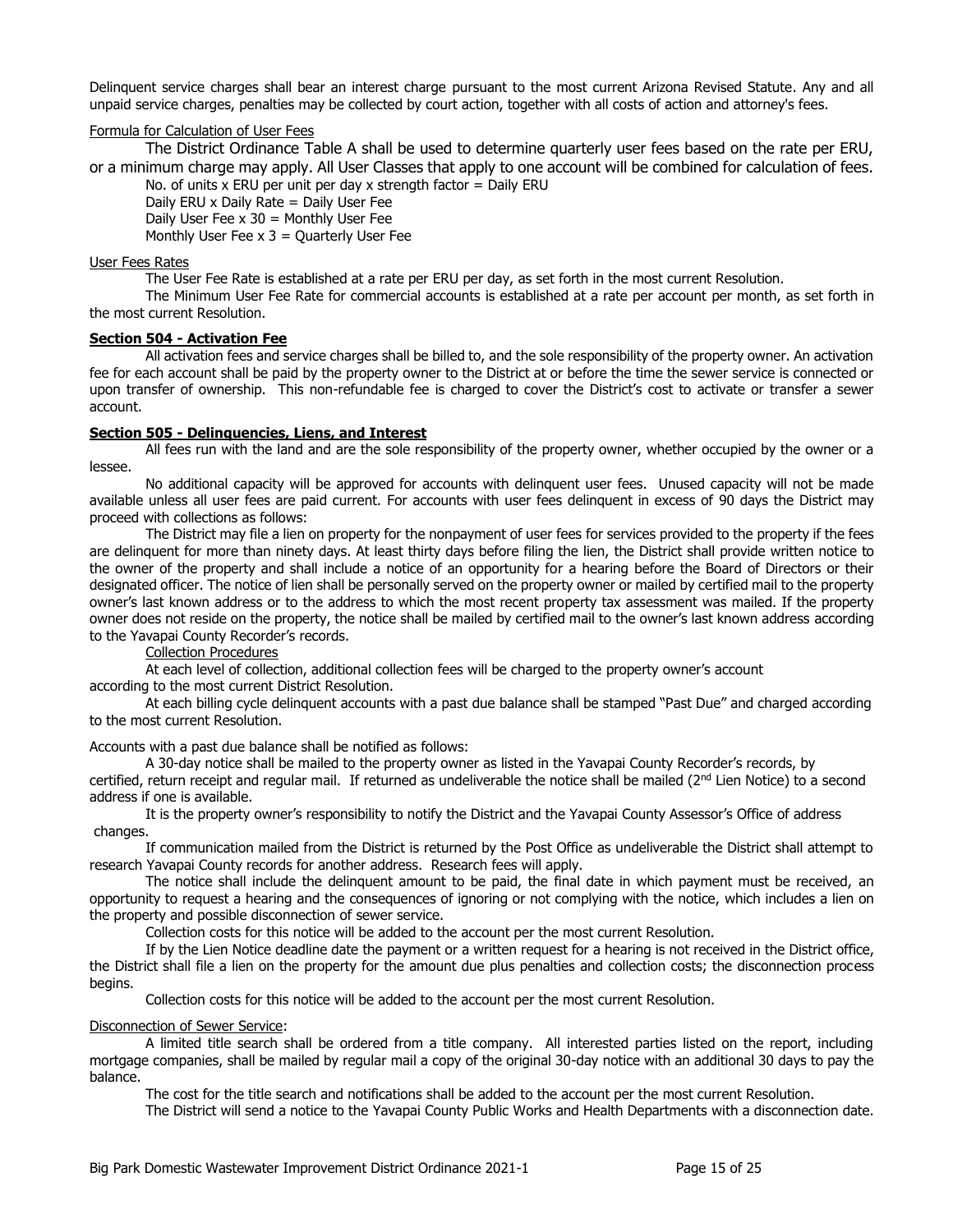A notice may be mailed to the homeowner's association or managing company, if applicable, giving notice that the District will be disconnecting sewer service to this property, which may include entering private property.

A District representative, accompanied by security if necessary, may hand deliver a notice to the property location by a letter or door hanger stating the date for disconnection.

The cost for the notifications and delivered notice shall be added to the account per the most current Resolution.

After the notification deadline has passed, the District will order a licensed contractor to locate, excavate and physically plug or install an Elder Valve in the sewer connection to the property.

All fees, penalties and costs for collection and disconnection, along with the estimated cost of reconnection shall be added to the account and shall be paid prior to reconnection.

After full payment to the District has cleared, the contractor will be contacted to schedule a date for reconnection. Actual cost of reconnection shall be applied to the account and a charge or credit will be issued for the balance.

Once delinquent amounts are paid current, a lien release shall be created and recorded. The cost for the filing a Lien Release shall be added to the account per the most current Resolution.

A sale of the property to satisfy a lien assessed pursuant to this section shall be made on a judgment of foreclosure and order of sale. The District may bring an action to foreclose the lien in the Superior Court in the County in which the property is located any time after recording. Failure to foreclose the lien does not affect its validity. The recorded unpaid user fees are prima facie evidence of the truth of all matters recited in the recording and of the regularity of all proceedings before the recording.

Unpaid user fees pursuant to this article accrue interest at the rate pursuant to the Arizona Revised Statutes. .

The District shall add all costs incurred by the District including interest, attorney and administrative fees and costs in filing and enforcing the lien, to the unpaid user fees, and the costs are a liability of the property owner payable from the proceeds of the sale.

Prior assessment of unpaid user fees pursuant to this section does not bar a subsequent assessment pursuant to this section, and any number of liens on the same parcel of property may be enforced in the same action.

Additional capacity requests will not be considered on properties with delinquent user, hookup or capacity fees.

#### **Section 506 - Return Check Charge**

The District may charge a return check charge for all checks returned for insufficient funds.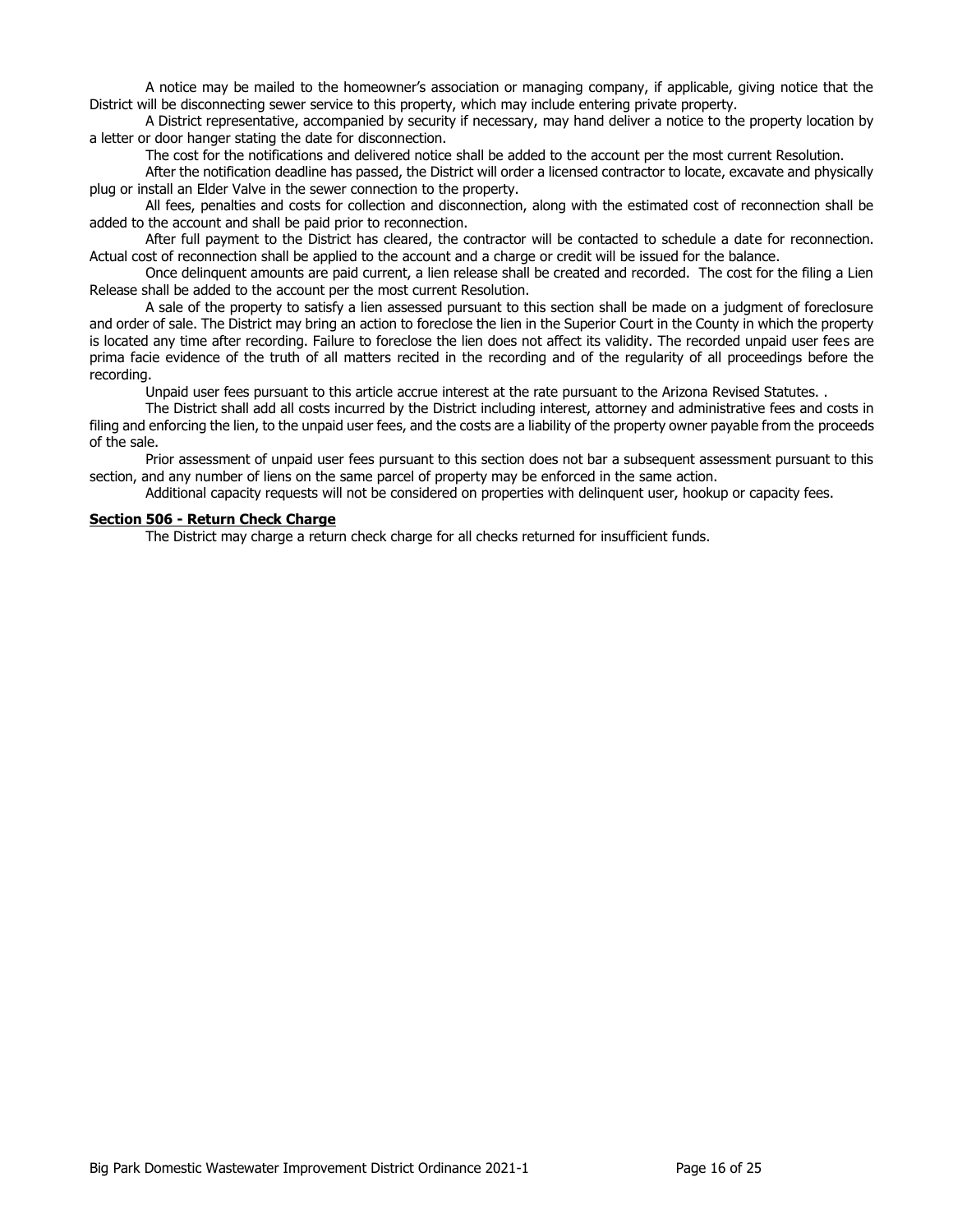### **ARTICLE VI ANNEXATION OF TERRITORY TO THE DISTRICT**

### **Section 601**

Requests for annexation will be processed in accordance with State Law. Annexation requests shall be made to the District Clerk and must be approved by the Board of Directors prior to admittance into the District. All expenses incidental to the annexation shall be borne by the property owner and reimbursed to the District. A \$400.00 deposit shall be submitted at the time of application. Reimbursement fees will be deducted from the deposit and the remaining amount will be refunded, or if the costs exceed \$400.00 then the remaining fees must be paid in full prior to approval of the annexation and connection to the District's wastewater system. Annexation into the District is required prior to connection to the District's wastewater system.

A Petition for Annexation may be obtained by contacting the District office.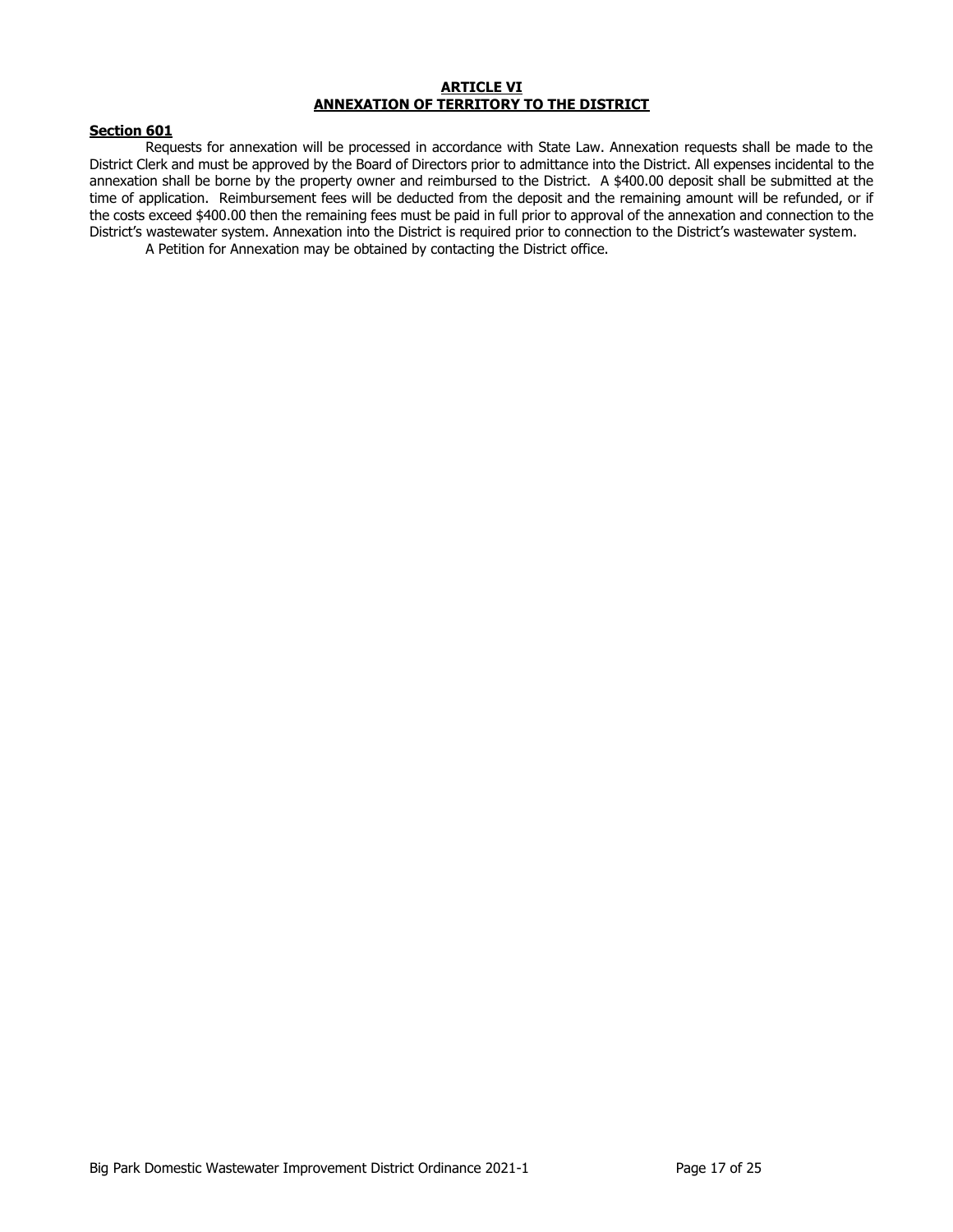#### **ARTICLE VII PROPER USE OF THE SANITARY WASTEWATER SYSTEM**

### **Section 701 - Restricted Uses of the Sanitary Wastewater System**

No storm sewer, connection, drain, downspout or arrangement which will permit surface run-off to enter the sanitary wastewater system is allowed.

No swimming pool or spa waters are allowed to discharge into or enter the sanitary wastewater system.

### **Section 702 - Restricted Discharges**

Where necessary in the opinion of the District Staff, any user of the District wastewater system shall provide, at his own expense, such preliminary treatment as may be necessary to reduce objectionable characteristics or constituents to within the maximum limits provided for in this article. Plans, specifications and any other pertinent information relating to proposed preliminary treatment facilities shall be submitted for the approval of the District Engineer. No construction of such facilities shall be commenced until the District Engineer's approval has been obtained in writing. The completed facilities shall not be placed in service until they have been inspected for conformance to the approved plans and the final construction approved by the District Engineer. The approval of the plans and inspection of construction shall not relieve the owner from complying with discharge limitations set forth in this chapter.

Where preliminary treatment facilities are provided for any waters or wastes, they shall be maintained continuously in the satisfactory and effective operation by the owner at his expense.

No person shall discharge or cause to be discharged to the sanitary wastewater system any substances, materials, waters, or wastes in such quantities or concentrations as will:

- 1. Create a fire or explosion hazard including, but not limited to, gasoline, benzene, naphtha, fuel oil, or other flammable or explosive liquid, solid, or gas;
- 2. Cause corrosive damage or hazard to structures, equipment, or personnel of the wastewater facilities, but in no case shall discharges with pH lower than 5.0 be made unless the Operator determines the facilities can accommodate such discharges;
- 3. Cause obstruction to the flow in sewers, or other interference with the operation of wastewater facilities due to accumulation of solid or viscous materials;
- 4. Constitute a rate of discharge substantially above normal rates or strengths of discharge of wastewater sufficient to cause interference in the operation of the sanitary wastewater system;
- 5. Contain heat in amounts which will accelerate the biodegradation of wastes and thereby the formation of hydrogen sulfide in the sewer system or inhibit biological activity in the wastewater treatment facilities, but in no case heat in such quantities that the temperature at the wastewater treatment facilities influent exceeds 40 degrees centigrade (104 degrees F) unless the Operator determines the facilities can accommodate such heat;
- 6. Contain more than 25 milligrams per liter of non-biodegradable oils of mineral or petroleum origin;
- 7. Contain more than 100 milligrams per liter of oils, fats, or grease;
- 8. Contain any noxious or malodorous gas or substance which either singly or by interaction with other wastes, is capable of creating a hazard to life, or preventing human entry into manholes for their maintenance and repair, or causing a public nuisance;
- 9. Contain any radioactive wastes or isotopes of such half-life or concentration as may exceed limits established by the Operator in compliance with applicable State or Federal regulations;
- 10. Contain any garbage that has not been properly shredded;
- 11. Contain any odor or color producing substances exceeding concentration limits, which may be established by the Operator.
- 12. Result in a treatment plant effluent that cannot meet the requirements of the District's permits as issued by the Department of Environmental Quality;
- 13. Cause a hazard to human life, be deleterious to waste treatment structures or processes, or create a public nuisance;
- 14. Contain regulated metals such as silver, lead, mercury, selenium, barium, and arsenic.
- 15. Contain Federally regulated substances in quantities sufficient to cause increased treatment effort and/or impact sludge classification and disposal costs.
- 16. Contain Septage (defined as a concentrated substance removed from a wastewater or any other type of holding tank, including but not limited to RV's, septage haulers, and any discharges into a sewer lateral cleanout.)

### Interceptors Required:

A property owner, or their designated representative, shall make application for a Grease Trap/Interceptor Permit to the District along with design plans, calculations, specifications and testing methods for review.

The District is not liable in any way for any part of an interceptor or grease trap design, installation, or maintenance.

The applicant shall be responsible for notification of District requirements to all parties affected, including but not limited to the applicant's contractors.

The applicant shall be the designated contact to the District for the entire interceptor/grease trap design and installation.

A District permit and approval by the District Engineer shall be issued prior to the start of the interceptor/grease trap installation. Grease, oil, sand, and grit interceptors or traps shall be provided when, in the opinion of the District, they are necessary for the proper handling of wastes containing grease, or any flammable wastes, sand, grit or other harmful ingredients;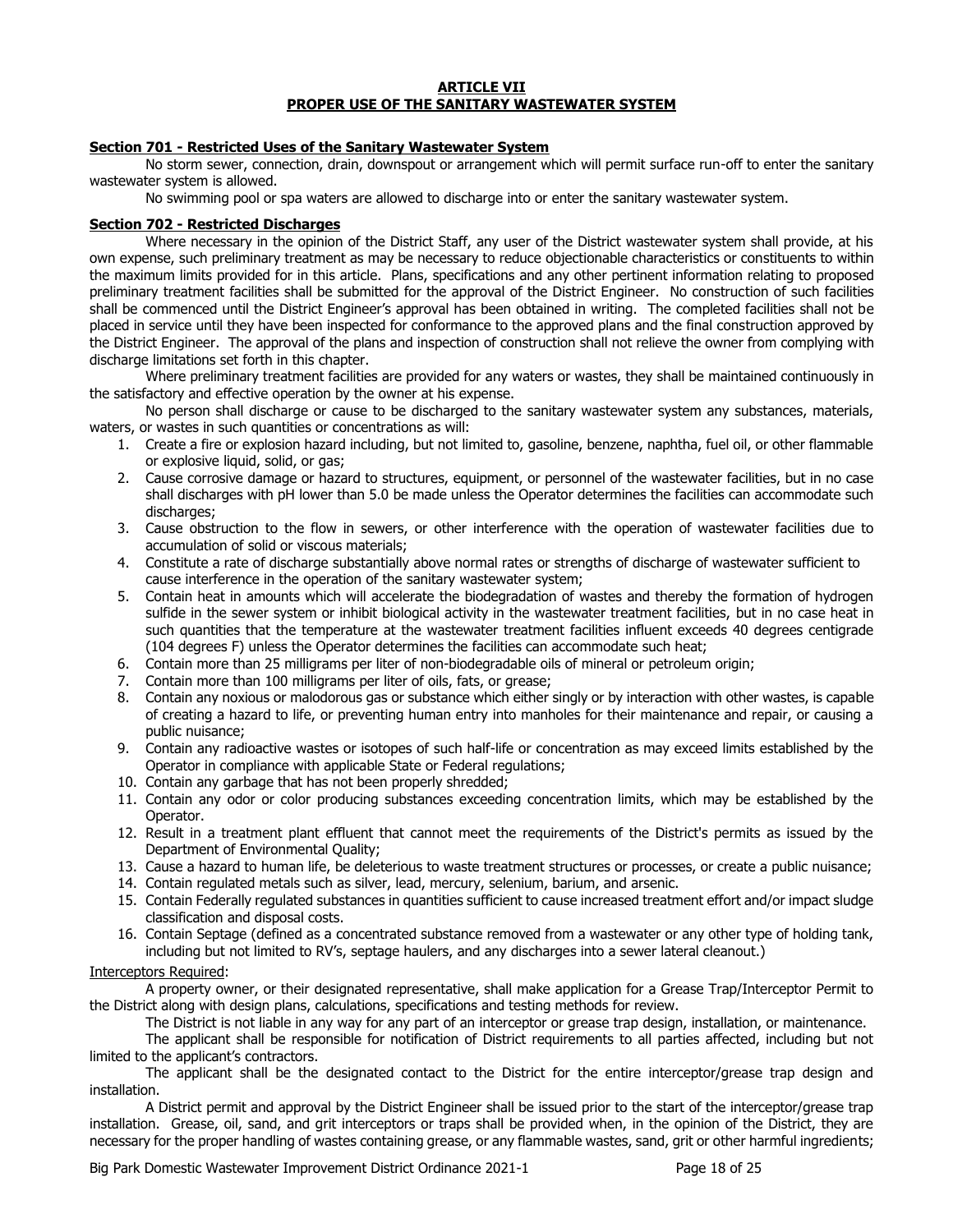except that such interceptors shall not normally be required for a building used for private living quarters or residential units. Interceptor/grease traps shall be required at all public premises where food is served, such as restaurants, cafeterias, and boarding houses as well as laundry facilities, service stations, auto repair shops, car washes or any other facilities that have the potential to discharge high levels of grease, oils or solids into the districts wastewater system. All interceptors shall be of a type and capacity approved by the District, and shall be so located as to be readily and easily accessible for cleaning and inspection. A food preparation or food handling facility with a seating capacity of up to one hundred persons shall install a grease interceptor with a minimum one thousand gallon holding capacity. Owners of facilities requiring larger interceptors or traps shall contact the District to determine the appropriate size required. All Interceptors shall provide a four-inch clean-out on the effluent side of the grease trap or grease interceptor or kitchen wastewater discharge line for sampling purposes. The owners or operators of those facilities needing to install such a device shall contact the District. All grease, oil, grit, and sand interceptors shall be maintained in a continuously maximal operational condition in accordance with the manufacturer's instructions, at the user's expense. The user shall produce records of maintenance and/or cleaning upon request.

Businesses or private citizens utilizing chemicals containing regulated metals or substances in their process or hobbies shall install appropriate interceptors designed to prevent any discharge of the regulated metals or substances to the District sewer system.

### **Section 702.1 – Permit Limitations for Wastewater Discharge**

Wastewater discharge from Grease traps or grease interceptors shall not exceed one hundred milligrams per liter (100 mg/L) for total suspended solids (TSS), one hundred milligrams per liter (100 mg/L) for biochemical oxygen demand (BOD) and one hundred milligrams per liter (100 mg/L) for oil and grease.

### **Section 702.2 - Monitoring Requirements**

The District wastewater inspector may sample wastewater discharge from a grease trap grease interceptor when noncompliance with this article is suspected. If the analytical testing indicates a violation of the TSS and BOD limitation, the food preparation or food handling or grease receiving or grease treatment facilities owner shall be responsible for the cost of analytical testing and subject to payment of surcharge and fines as specified herein.

Where violations of discharge permit limitations have occurred, the frequency for additional sampling and testing shall be determined by the District Board of wastewater management.

Grease receiving or grease treatment facilities:

- 1. There shall be no discharge of floating solids or visible foam in other than Trace amounts from grease receiving or treatment facilities.
- 2. Samples taken in compliance with the monitoring requirements specified in this section shall be taken at the discharge point from the final treatment unit.

### **Section 702.3 - Reporting Requirements**

All permitted food preparation or food handling facilities and grease receiving or grease treatment facilities shall submit copies of analytical tests if required as a result of current or previous discharge permit violations for wastewater discharge.

It shall be the responsibility of the owner of any food preparation of food handling facility to maintain a manifest of the grease trap maintenance performed and have available to the District at the time of a wastewater inspection. Failure to submit a waste manifest at time of wastewater inspection is a violation of this article.

A completed grease trap or grease interceptor waste manifest shall include the following information:

- 1. Name and address of person, company or other legal entity pumping and transporting grease trap or grease interceptor waste.
- 2. Number of gallons pumped from grease trap or grease interceptor.
- 3. Holding capacity of pumper truck.
- 4. Name and address of person, company or other legal entity receiving grease trap or grease interceptor waste.
- 5. Dates showing when grease trap or grease interceptor was pumped and delivered to final disposal site.
- 6. Waste manifest number.
- 7. The signatures of the owner or agent of the food preparation or food handling facility, owner or agent of pumper and the person receiving the waste shall be placed on the manifest.

Failure to provide this information to the District Engineer or his representative at the time of inspection is a violation of this Ordinance and Owner shall be subject to the penalties described in section 705 or any other sections of the Ordinance as appropriate.

## **Section 702.4 - Surcharge for Excessive Strength Discharge**

Food preparation or food handling facilities and grease receiving or grease treatment facilities that discharge excessive strength BOD and SS shall be charged a surcharge of two hundred fifty dollars per a day until such time that the strength of discharge is no longer determined to be excessive, in addition to the penalty provided in Section 209 of this Ordinance.

### **Section 703 - Damage to the Wastewater System**

Any person who causes damage to the District's wastewater system shall be liable to the District for all costs incurred to identify the cause and correct the damage. The definition of damage may include but is not limited to repairs, additions, spillage of sewerage, and illegal discharges. Failure to notify the District, or correct the damage, or reimburse the District for the costs incurred shall be considered in violation of this Ordinance.

### **Section 703.1 - Discharges to be reported: Accidental / Discharges: Tests and analyses**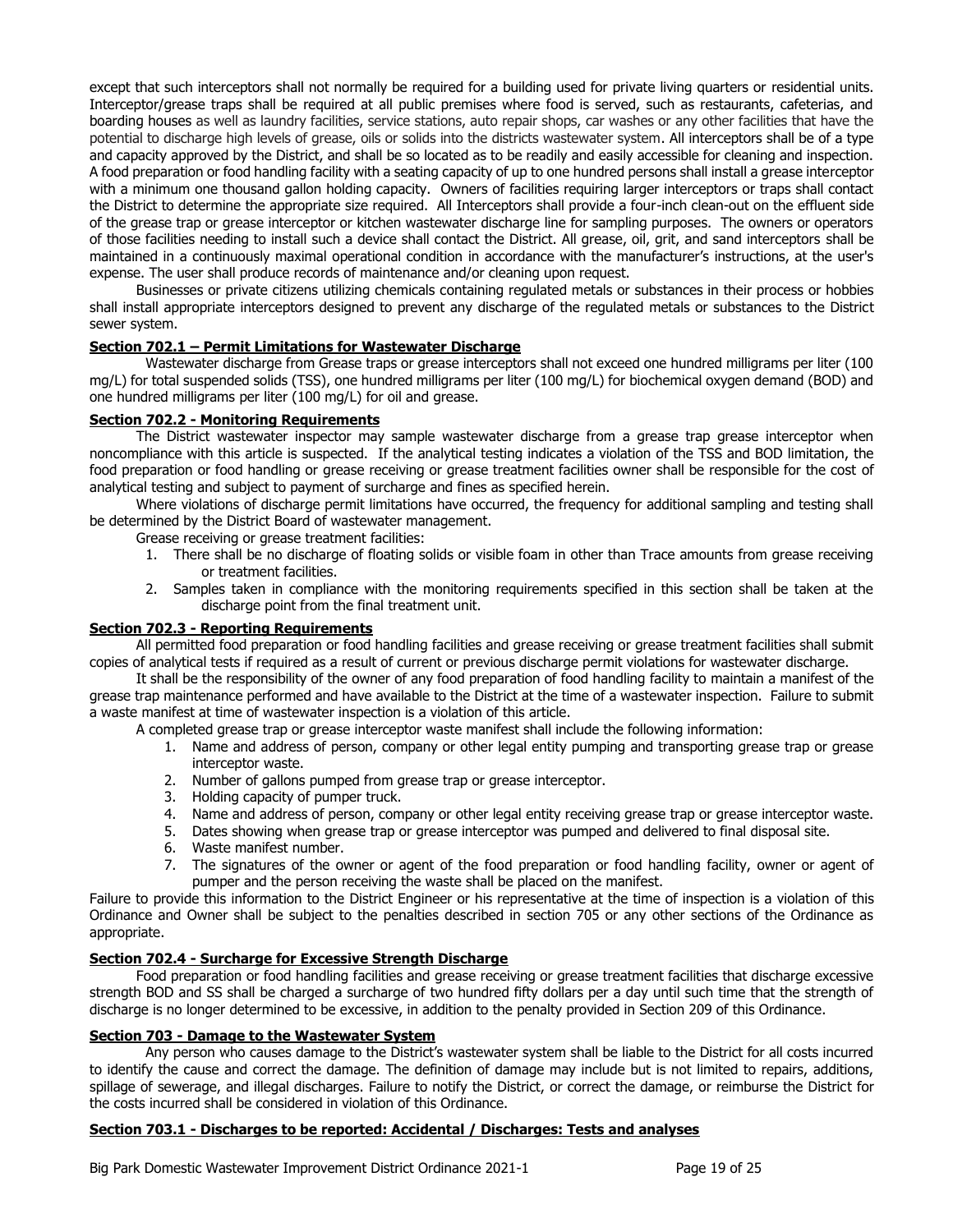Every user of the District wastewater system shall immediately report to the District any accident, negligent act or other occurrence that occasions a discharge to the District wastewater system of any wastes or process waters that exceed the permissible limits for such wastes established by the District. All tests and analyses of the characteristics of waters and wastes shall be determined in accordance with the ADEQ Standards.

### **Section 703.2 - Remedies**

In addition to any criminal fine which may be imposed for violation of any provision of this section, the user shall be liable for all charges which may be assessed by the District on any user of the District wastewater system who discharges wastes containing impermissible quantities of prohibited substances into the District wastewater system. The District will assess charges based on the costs incurred by the District in surveillance, sampling and testing of the discharges, for additional operating and maintenance expenses, or for any other action required to identify, handle, process or supplement normal activities due to the unauthorized discharge of wastes.

If the discharge is a threat to the public health, safety or welfare, the District may initiate an enforcement action without giving notice.

Upon notice of the final determination by the District of an assessment or order to correct an unauthorized discharge, the responsible party shall tender the amount assessed within ten days of the date ordered and discontinue the unauthorized discharge as ordered by the District. In the event the unauthorized discharge is not corrected or the assessment is not tendered, continued operation resulting in a discharge is unlawful, and the discharge will be a public nuisance which may be adapted by order of a court of competent jurisdiction. This remedy shall be in addition to any other remedy.

### **Section 704 - Federal Standards**

In the event that the Federal government promulgates rules or regulations applicable to the District specifying the quantities or concentrations of substances or pollutants which may be discharged by a user, that Federal regulation shall supersede the affected portions of Section 702 above.

### **Section 705 – Grease Trap Inspections**

Interceptor/grease traps shall be required at all public premises where food is served, such as restaurants, cafeterias, and boarding houses as well as laundry facilities, service stations, auto repair shops, car washes or any other facilities that have the potential to discharge high levels of grease, oils or solids into the districts wastewater system. All interceptors/grease traps shall be of a type and capacity approved by the District, and shall be so located as to be readily and easily accessible for cleaning and inspection. All interceptor/grease traps shall be maintained, at the owner's expense, in a continuously maximal operational condition in accordance with the manufacturer's instructions or at a minimum of every three months (whichever is less). The user shall maintain records of maintenance and/or cleaning on standard log forms provided by the District and stored on the premises for inspection upon request by the District.

The District reserves the right to inspect interceptor/grease traps at any time. If the interceptor/grease trap is found to be in a condition not considered in continuously maximal operational condition the owner shall make all necessary repairs within 10 days and contact the District for a reinspection to assure the repair has been made.

If the District determines it necessary, the maintenance/cleaning schedule may be adjusted based on amounts of grease and solids found at time of inspection.

Any person who continues to violate the provisions of this Ordinance beyond the time limit provided for above may be charged a penalty. The penalty shall be up to \$500.00 for each day the violation continues. The District may disconnect the property's service connection from its system and assess re-connection fees of \$500.00 plus District costs upon re-establishment of service. The property owner will be responsible for replacement and/or repair of landscaping disturbed during line excavation. The District may also initiate a court action to recover costs and attorney's fees. Re-connection shall not be allowed until all violations have been rectified.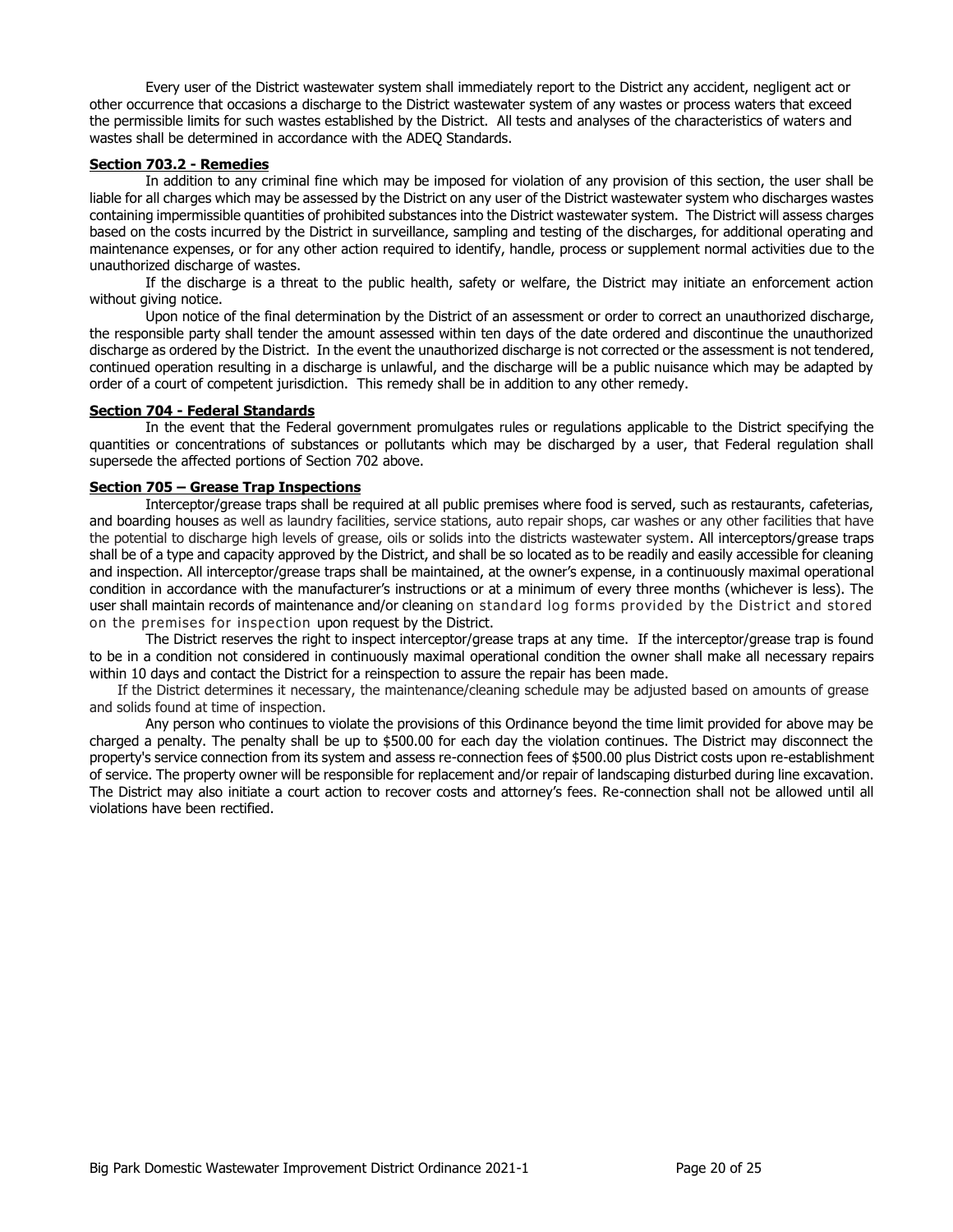### **ARTICLE VIII DISCHARGE OF INDUSTRIAL WASTES**

### **Section 801 - Information Requirements**

The Administrator, Operator, or District Engineer may require industrial users to provide information needed to determine compliance with this Ordinance.

These requirements may include:

- 1. Wastewater discharge peak daily flow;
- 2. Representative chemical analyses of wastewater;
- 3. Information on raw materials, processes, and products affecting wastewater volume and quality;
- 4. Quantity and disposition of specific liquid, sludge, oil, solvent, or other materials important to sewer use control;
- 5. A plan of sewers on the user's property showing sewer and pretreatment facility location.
- 6. Details of wastewater pretreatment facilities.
- 7. Details of facilities operated or planned to prevent or control the losses of materials through spills to the sanitary waste water system.

## **Section 802 - Provision for Monitoring; Access to Records**

When required by the Administrator, Operator, or District Engineer, the owner of any property serviced by a building sewer carrying industrial wastes shall provide suitable access and such necessary meters and other appurtenances in the building sewer to facilitate observation, sampling, and measurement of the wastewater. Such access shall be in a readily and safely accessible location and shall be provided in accordance with plans approved by the Administrator. The access shall be provided and maintained at the owner's expense so as to be safe and accessible at all times.

The owner shall maintain records of the quantity and type of industrial waste released to the sewer system.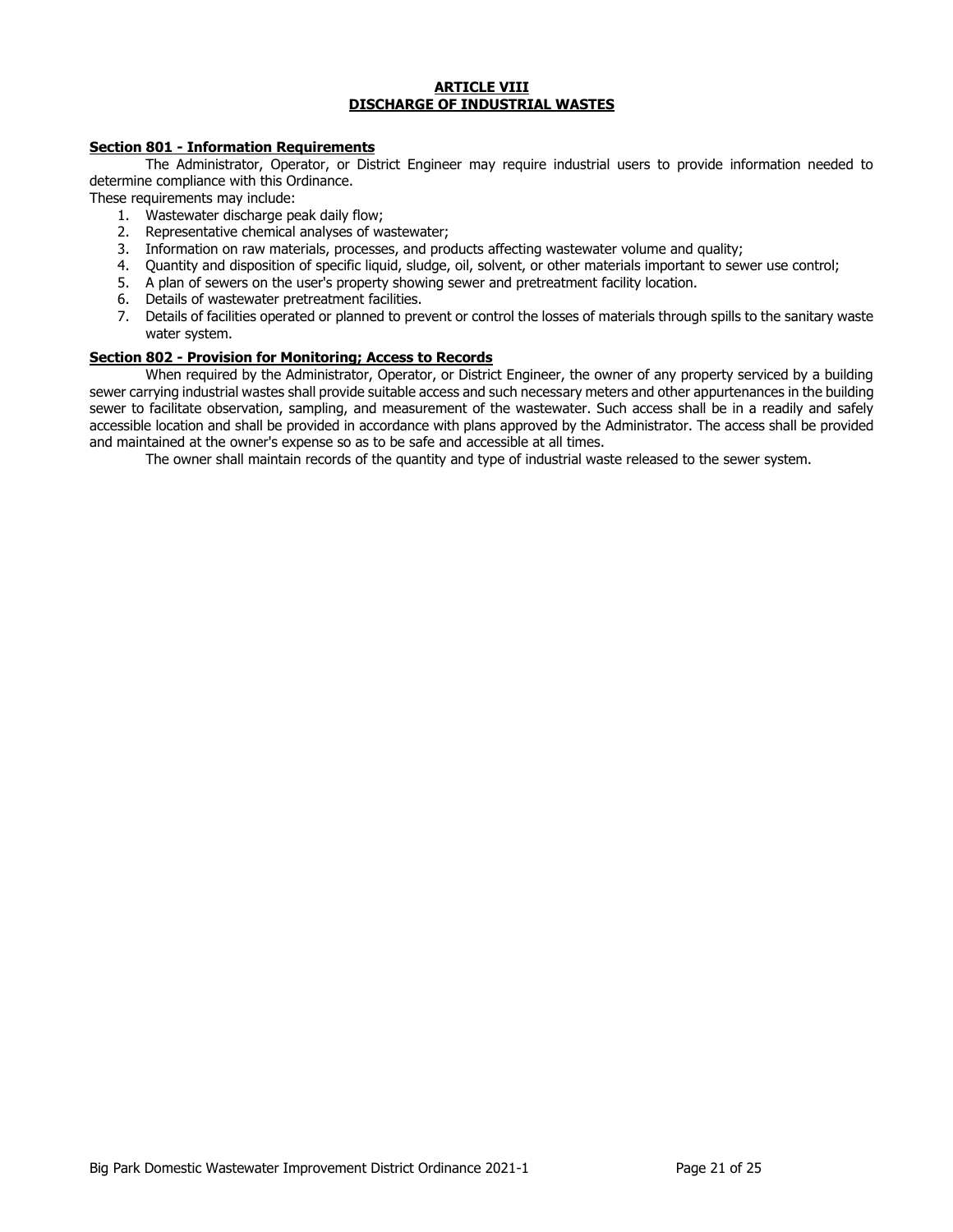## **ARTICLE IX SEVERABILITY**

## **Section 901**

If any provision of this Ordinance is finally adjudicated invalid, the remaining provisions of this Ordinance shall not be affected thereby.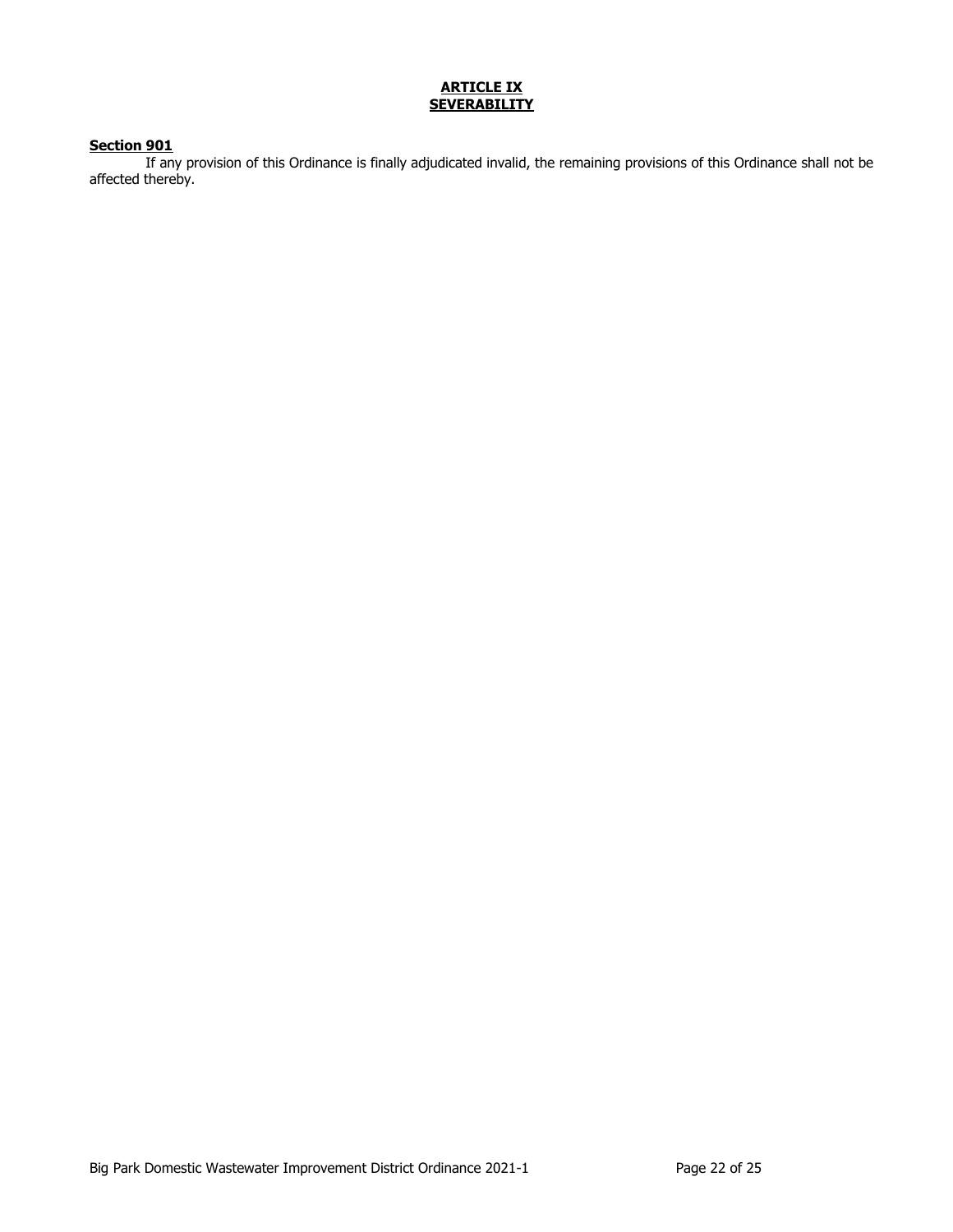### **ARTICLE X Capacity**

### **Section 1001 - Ordinance Table A Definition**

The Ordinance Table A is a list of commonly known user classes. Each user class has an assigned ERU. The ERU includes strength and flow that are typically based on an industry-wide average and/or actual water flow figures with strengths added. The ERUs listed for each user class in Ordinance Table A shall be utilized in calculating average and maximum daily flows. An ERU for average daily flow equals 150 gallons per day plus strength.

## **Section 1002 - Ordinance Table A Formula**

Formula to determine ERU Annual Water Consumption divided by 360 days = Daily Use Daily Use divided by unit for charge = Daily Use per Unit Daily Use per Unit divided by 150 = Flow Flow  $x$  strength = ERU

An ERU for Daily Flow = 150 gallons per day plus strength

### **Section 1003 - Modifications to the Table A for Commercial User Classes**

Modifications may be heard by the Board of Directors at a public hearing annually, or at other times deemed necessary by the Board of Directors. If a commercial user class property owner requests and receives Board approval for a special hearing, other than a hearing called specifically by the Board of Directors, they may be required to reimburse the District for expenses incurred resulting from the request for hearing, regardless of the results. Such expenses may include, but are not limited to, attorney fees, administration costs, publishing, posting, and printing. An estimate of the anticipated expenses may be provided to the property owner upon request. It is the sole responsibility of the property owner to reimburse the District within 30 days of invoice.

Modifications may be considered on a single commercial user class basis, upon written request by the property owner or a Board member. The property owner shall contact the Water Company and request a record of their water usage be submitted to the District office. The strength will be applied to a minimum of 12 consecutive months of active business water flow records, obtained from the local Water Company within the District, to determine the ERU. For user classes with two or more customers currently in operation on the system, research results may be combined for the ERU modification consideration. To be considered the modification should be 10% or more above or below the adopted ERU.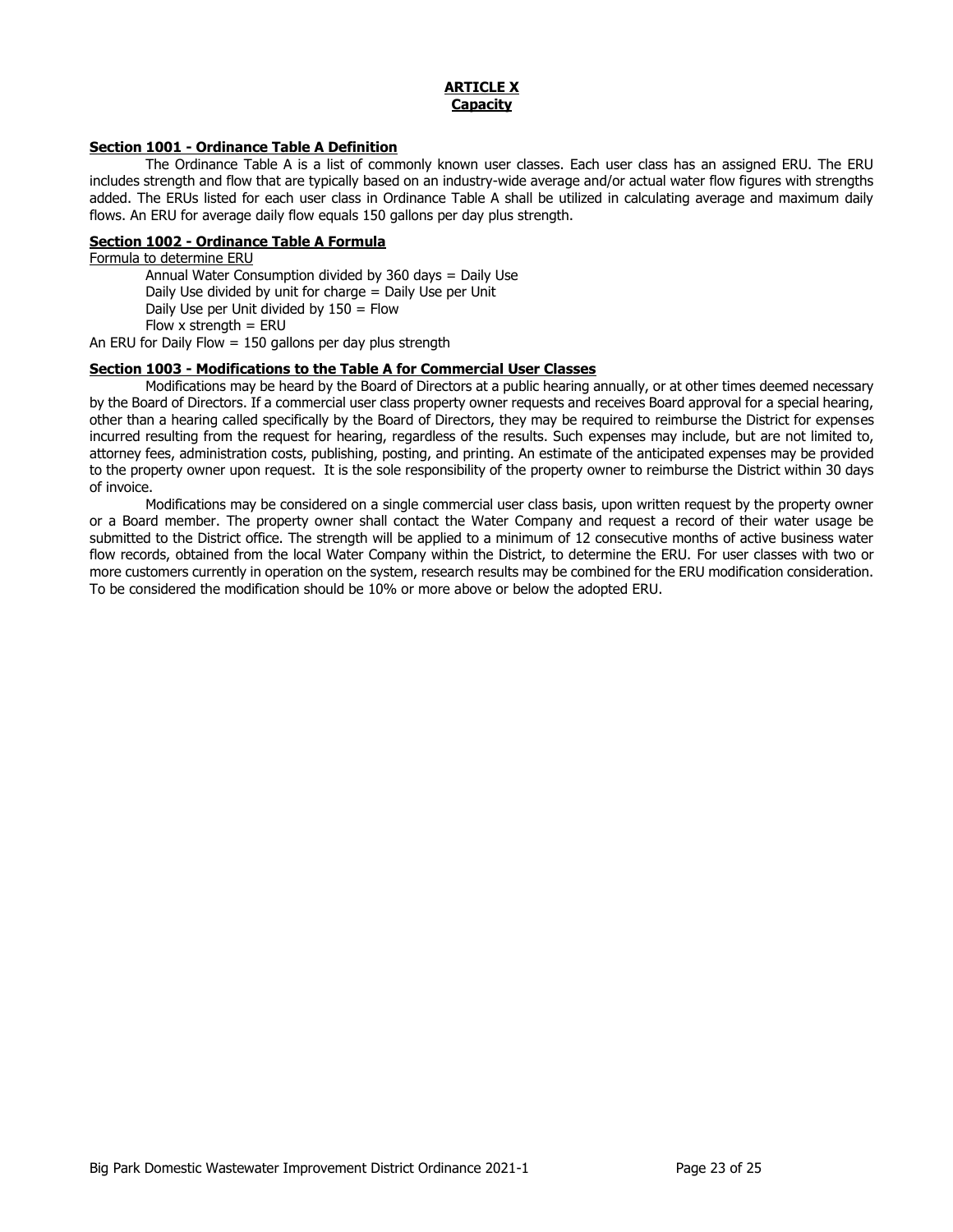# Big Park Domestic Wastewater Improvement District Ordinance Table A

|                         |                                                            |                               | <b>Strength</b> |            |
|-------------------------|------------------------------------------------------------|-------------------------------|-----------------|------------|
|                         | User Class                                                 | Unit for Charge               | <b>Factor</b>   | <b>ERU</b> |
| 1                       | Animal Centers/Kennels/Grooming                            | per employee                  | 1.00            | 0.17       |
| $\overline{2}$          | Auto Assembly/Body Shop                                    | per connection                | 1.08            | 1.08       |
| 3                       | Auto/Boat Sales/Service                                    | per connection                | 0.96            | 0.96       |
| 4                       | Barber Shops (w/o sinks-minimum chrg)                      | per connection                | 1.00            | 0.67       |
| 5                       | Bars w/o Food Service                                      | per connection                | 1.05            | 2.80       |
| 6                       | Bars with Food Service                                     | per connection                | 1.49            | 7.44       |
| $\overline{\mathbf{z}}$ | Beauty Salons / Nail Salons                                | per connection                | 1.00            | 1.50       |
| 8                       | <b>Business Offices</b>                                    | per person/employee           | 1.00            | 0.21       |
| 9                       | Car Washes - with recycle                                  | per bay                       | 0.64            | 2.12       |
| 10                      | Car Washes - without recycle                               | per bay                       | 1.00            | 16.67      |
| 11                      | Church or Lodges w/o kitchens                              | per connection                | 1.00            | 2.17       |
| 12                      | Church or Lodges with kitchens                             | per connection                | 1.34            | 2.90       |
| 13                      | Dry Cleaners                                               | per connection                | 1.00            | 1.66       |
| 14                      | Entertainment - Bowling Alleys                             | per connection                | 1.00            | 3.33       |
| 15                      |                                                            |                               |                 |            |
| 16                      | Entertainment - Theaters                                   | per theater                   | 1.00            | 3.33       |
| 17                      | Entertainment - Amusements                                 | per connection                | 1.00            | 2.33       |
| 18                      | Food Stores w/o grinder                                    | per connection                | 1.00            | 3.50       |
| 19                      | Food Stores-Convenience                                    | per connection                | 1.00            | 1.50       |
| 20                      | Food Stores-over 5000 sf w/Grinder                         | per connection                | 2.65            | 49.61      |
| 21                      | Food Stores-under 5000 sf w/Grinder                        | per connection                | 2.65            | 22.08      |
| 22                      |                                                            |                               |                 |            |
| 23                      | Health Facility/Spa/Club w/o showers                       | per connection                | 1.00            | 6.67       |
| 23a                     | Health Facility/Spa/Club add Shower                        | per fixture                   | 1.00            | 0.20       |
| 24                      | Heating/Plumbing/Welding Shops                             | per connection                | 0.96            | 0.96       |
| 25                      | Hospitals                                                  | per bed                       | 1.00            | 0.83       |
| 26<br><b>26A</b>        | Hotels / Motels / B&B<br>Hotel/Motel room with Kitchenette | per bedroom                   | 1.29            | 0.86       |
|                         | Hotels/Motels w/restaurant, Laudry, etc.                   | per room<br>Add by user class | 1.29            | 1.00       |
| 27                      | Laundromats                                                | per machine                   | 0.81            | 2.17       |
| 28                      | Laundry - Commercial                                       | per machine                   | 1.49            | 5.45       |
| 29                      | Library/Museums                                            | per connection                | 1.00            | 2.67       |
| 30                      | Lumber/Hardware/Home Improvement                           | per connection                | 0.96            | 0.96       |
| 31                      | <b>Machine Shops</b>                                       | per connection                | 1.08            | 1.08       |
| 32                      | Manufacturing/Assembly                                     | per connection                | 1.40            | 7.00       |
| 33                      | Medical/Dental Office                                      | per Dr./Dentist               | 1.00            | 1.50       |
| 34                      | Mortuary/Cemetery                                          | per connection                | 2.65            | 7.95       |
| 35                      | Nursing/Convalescent Homes                                 | per bed                       | 1.00            | 1.33       |
| 36                      | Parks & Open Spaces                                        | per fixture                   | 1.00            | 0.80       |
| 37                      | Photo/Photo Finishing                                      | per connection                | 1.09            | 3.26       |
| 38                      | Photocopy/Print Shops                                      | per connection                | 1.10            | 2.56       |
| 39                      | Pools                                                      | per pool                      | 0.73            | 2.34       |
| 39A                     | Separate Spas                                              | gpd capacity                  | 0.73            | sum        |
| 40                      | <b>Public Assembly Facilities</b>                          | per connection                | 1.00            | 10.83      |
| 41                      | Public Building (Firehouse, Post Ofc)                      | per connection                | 1.00            | 3.33       |
| 42                      | Public Restrooms-Per Toilet/Sink                           | per toilet/fixture            | 1.14            | 1.71       |
| 43                      | Residential - Condominium                                  | per residential unit          | 1.00            | 1.00       |
| 44                      | Residential - Mobile Home                                  | per residential unit          | 1.00            | 1.00       |

Big Park Domestic Wastewater Improvement District Ordinance 2021-1 Page 24 of 25